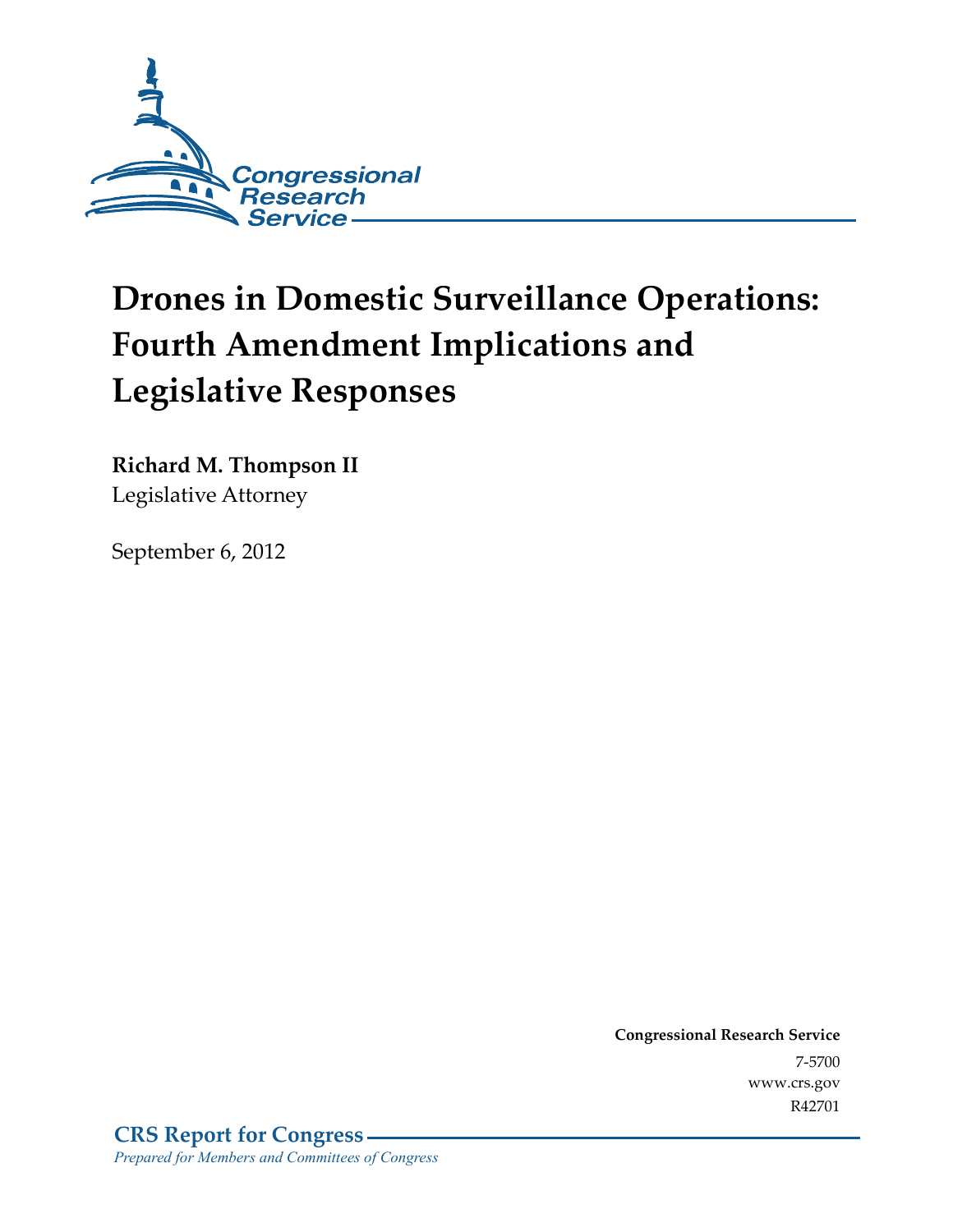# **Summary**

The prospect of drone use inside the United States raises far-reaching issues concerning the extent of government surveillance authority, the value of privacy in the digital age, and the role of Congress in reconciling these issues.

Drones, or unmanned aerial vehicles (UAVs), are aircraft that can fly without an onboard human operator. An unmanned aircraft system (UAS) is the entire system, including the aircraft, digital network, and personnel on the ground. Drones can fly either by remote control or on a predetermined flight path; can be as small as an insect and as large as a traditional jet; can be produced more cheaply than traditional aircraft; and can keep operators out of harm's way. These unmanned aircraft are most commonly known for their operations overseas in tracking down and killing suspected members of Al Qaeda and related organizations. In addition to these missions abroad, drones are being considered for use in domestic surveillance operations, which might include in furtherance of homeland security, crime fighting, disaster relief, immigration control, and environmental monitoring.

Although relatively few drones are currently flown over U.S. soil, the Federal Aviation Administration (FAA) predicts that 30,000 drones will fill the nation's skies in less than 20 years. Congress has played a large role in this expansion. In February 2012, Congress enacted the FAA Modernization and Reform Act (P.L. 112-95), which calls for the FAA to accelerate the integration of unmanned aircraft into the national airspace system by 2015. However, some Members of Congress and the public fear there are insufficient safeguards in place to ensure that drones are not used to spy on American citizens and unduly infringe upon their fundamental privacy. These observers caution that the FAA is primarily charged with ensuring air traffic safety, and is not adequately prepared to handle the issues of privacy and civil liberties raised by drone use.

This report assesses the use of drones under the Fourth Amendment right to be free from unreasonable searches and seizures. The touchstone of the Fourth Amendment is reasonableness. A reviewing court's determination of the reasonableness of drone surveillance would likely be informed by location of the search, the sophistication of the technology used, and society's conception of privacy in an age of rapid technological advancement. While individuals can expect substantial protections against warrantless government intrusions into their homes, the Fourth Amendment offers less robust restrictions upon government surveillance occurring in public places and perhaps even less in areas immediately outside the home, such as in driveways or backyards. Concomitantly, as technology advances, the contours of what is reasonable under the Fourth Amendment may adjust as people's expectations of privacy evolve.

In the 112th Congress, several measures have been introduced that would restrict the use of drones at home. Senator Rand Paul and Representative Austin Scott introduced the Preserving Freedom from Unwarranted Surveillance Act of 2012 (S. 3287, H.R. 5925), which would require law enforcement to obtain a warrant before using drones for domestic surveillance, subject to several exceptions. Similarly, Representative Ted Poe's Preserving American Privacy Act of 2012 (H.R. 6199) would permit law enforcement to conduct drone surveillance pursuant to a warrant, but only in investigation of a felony.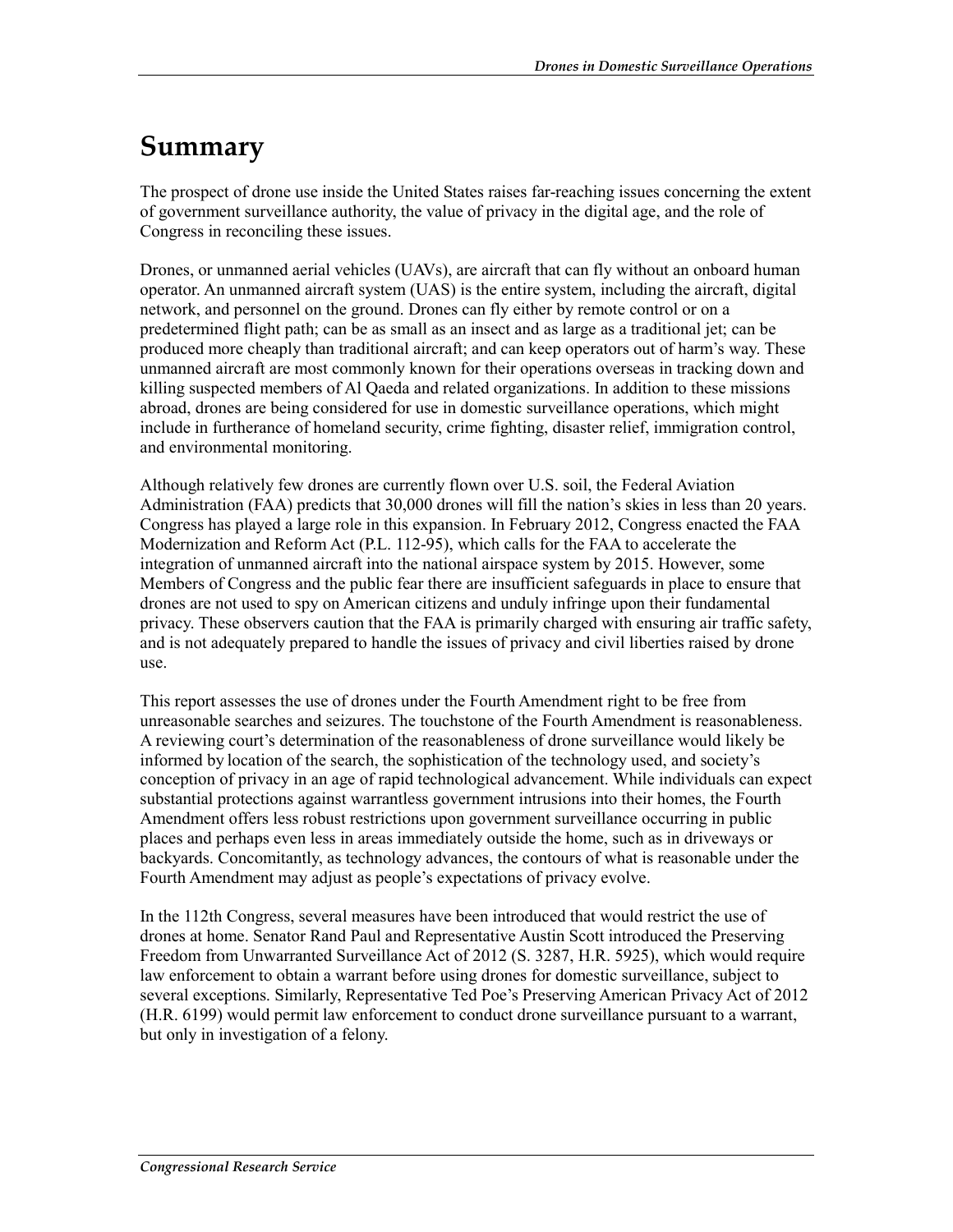# Contents

| Legislative Proposals in the 112th Congress to Constrain Domestic Use of Drones  18 |    |
|-------------------------------------------------------------------------------------|----|
| Preserving Freedom from Unwarranted Surveillance Act of 2012 (H.R. 5925, S.         |    |
|                                                                                     |    |
|                                                                                     |    |
| Farmers Privacy Act of 2012 (H.R. 5961) and Other Restrictions on EPA Drone Use  19 |    |
|                                                                                     |    |
|                                                                                     | 20 |

### Contacts

|--|--|--|--|--|--|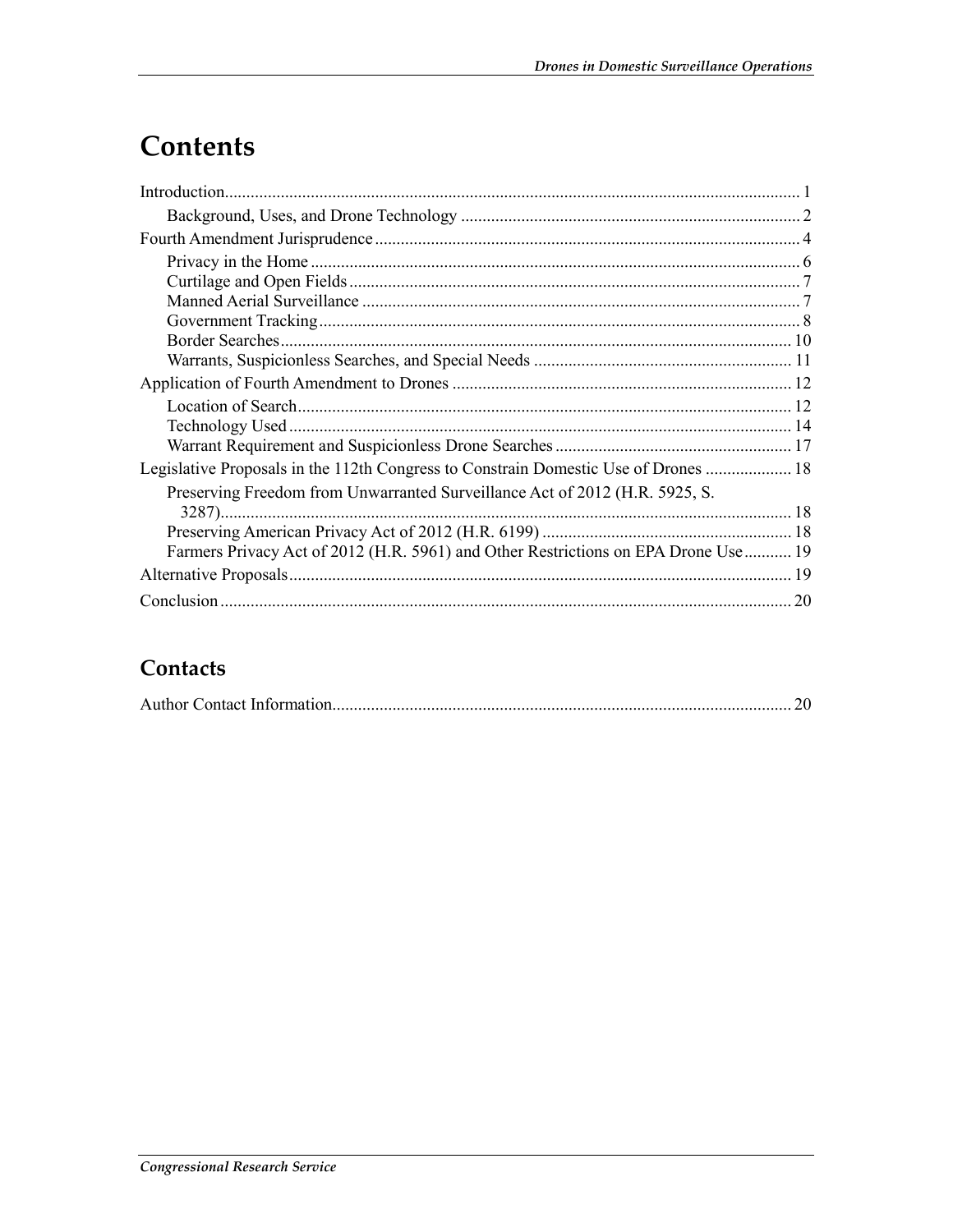# **Introduction**

1

The prospect of drone use in domestic surveillance operations has engendered considerable debate among Americans of various political ideologies.<sup>1</sup> Opponents of drone surveillance have complained that the use of unmanned aircraft on American soil infringes upon fundamental privacy interests and the ability to freely associate with others.<sup>2</sup> Some are specifically concerned about the possibility of turning military technology inward to surveil American citizens.<sup>3</sup> Proponents have responded by

emphasizing their potential benefits, which may include protecting public safety, patrolling our nation's borders, and investigating and enforcing environmental and criminal law violations.<sup>4</sup>

The tension between security and privacy interests is not new, but has been heightened by the explosion of surveillance technology in recent decades. Police officers who were once relegated to naked eye observations may soon have, or in some cases already possess, the

The tension between security and privacy interests is not new, but has been heightened by the explosion of surveillance technology in recent decades.

capability to see through walls or track an individual's movements from the sky.<sup>5</sup> One might question, then: What is the proper balance between the necessity of the government to keep people safe and the privacy needs of individuals? As some polls suggest, while the public supports drone usage in certain circumstances, they are less enthusiastic about using them as part of routine law enforcement activity.<sup>6</sup>

5 The Supreme Court remarked in *Kyllo v. United States*, 533 U.S. 27, 37 (2001):

 $<sup>1</sup>$  The term "domestic drone surveillance" as used in this report is designed to cover a wide range of government uses</sup> including, but not limited to, investigating and deterring criminal or regulatory violations; conducting health and safety inspections; performing search and rescue missions; patrolling the national borders; and conducting environmental investigations.

<sup>&</sup>lt;sup>2</sup> Letter from Representatives Edward J. Markey and Joe Barton, Co-Chairmen of the Congressional Bi-Partisan Privacy Caucus, to Michael P. Huerta, Acting Administrator of the Federal Aviation Administration (April 19, 2012) ("[I]n addition to benefits, there is also the potential for drone technology to enable invasive and pervasive surveillance without adequate privacy protections."), *available at* http://markey.house.gov/sites/markey.house.gov/files/documents/ 4-19-12.Letter%20FAA%20Drones%20.pdf; AMERICAN CIVIL LIBERTIES UNION, PROTECTING PRIVACY FROM AERIAL SURVEILLANCE: RECOMMENDATIONS FOR GOVERNMENT USE OF DRONE AIRCRAFT 1 (2011), *available at*  https://www.aclu.org/files/assets/protectingprivacyfromaerialsurveillance.pdf.

<sup>3</sup> Mark Brunswick, *Spies in the sky signal new age of surveillance*, STARTRIBUNE (July 22, 2012, 6:26 a.m.), *available at* http://www.startribune.com/local/163304886.html?refer=y.

<sup>&</sup>lt;sup>4</sup> Some state and local officials have expressed interest in employment of drones for public safety and law enforcement purposes. *See, e.g.*, Brianne Carter, *Gov. Bob McDonnell supports drones policing Virginia*, ABC NEWS (May 30, 2012), *available at* http://www.wjla.com/articles/2012/05/gov-bob-mcdonnell-supports-drones-policing-virginia-76464.html; *Unmanned Aircraft Systems Within the Homeland: Security Game Changer? Hearing Before the Subcomm. on Oversight, Investigations, and Management of the H. Comm. on Homeland Sec.*, 112th Cong. 3 (2012) (statement of William R. McDaniel, Chief Deputy, Montgomery County Sheriff's Office, Conroe, TX) ("UAV systems for public safety agencies are extremely viable, effective, and economical means to enhance the public safety response to critical incidents.").

The ability to 'see' through walls and other opaque barriers is a clear, and scientifically feasible, goal of law enforcement research and development. The National Law Enforcement and Corrections Technology Center, a program within the United States Department of Justice, features on its Internet Website projects that include a 'Radar-Based Through-the-Wall Surveillance System,' 'Handheld Ultrasound Through the Wall Surveillance,' and a 'Radar Flashlight' that 'will enable law officers to detect individuals through interior building walls.'

<sup>6</sup> *U.S. Supports Some Domestic Drone Use*, *But Public Registers Concern About Own Privacy* 1, Monmouth University Polling Institute (June 12, 2012), *available at* http://www.monmouth.edu.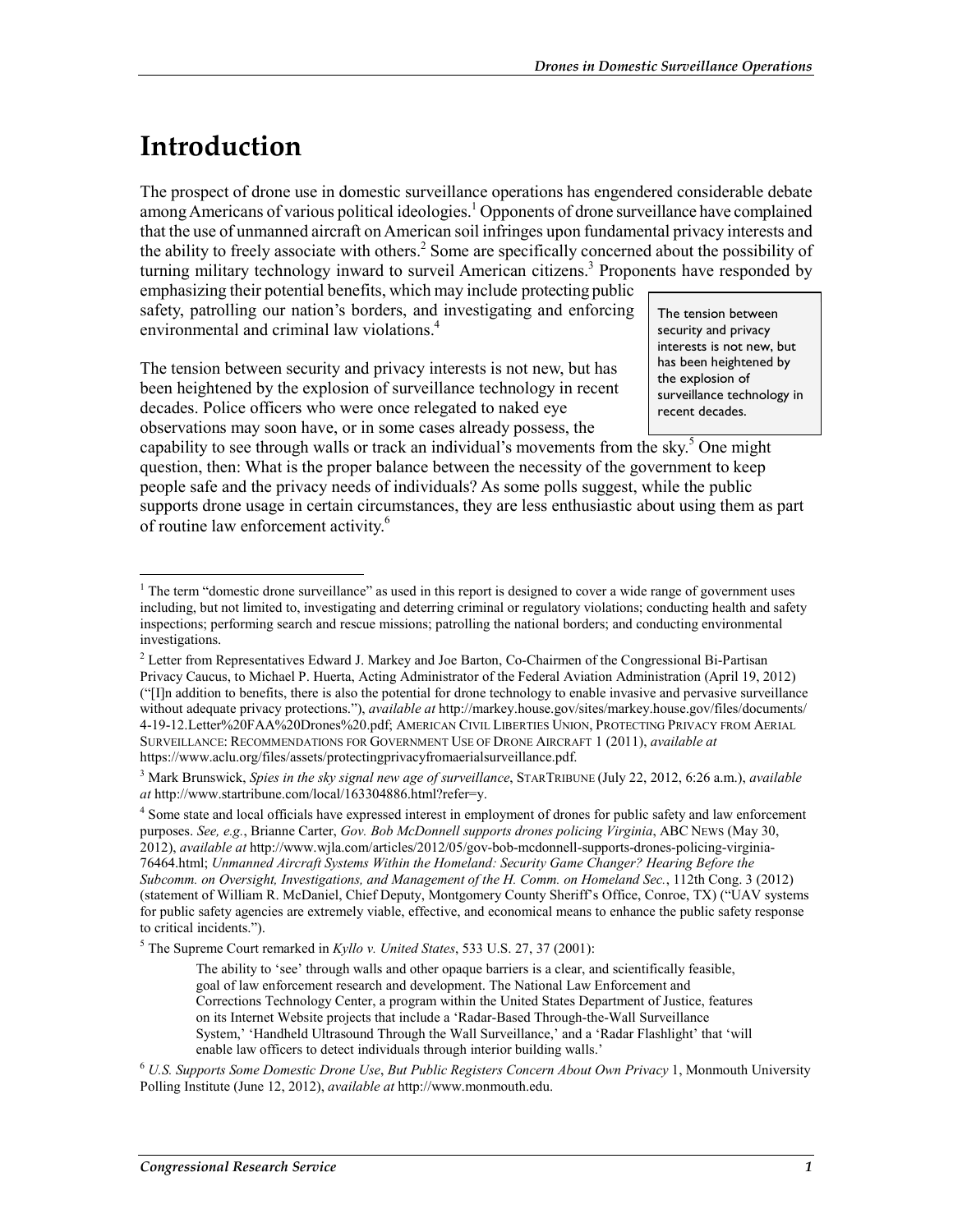The Fourth Amendment to the United States Constitution safeguards Americans' privacy and prevents excessive government intrusion by prohibiting "unreasonable searches and seizures."<sup>7</sup> Courts have long grappled with how to apply the text of this  $18<sup>th</sup>$  century provision to  $20<sup>th</sup>$  century technologies. Although the Supreme Court has the final say in the interpretation of the Fourth Amendment and other constitutional safeguards,<sup>8</sup> Congress and, in many cases, the President are free to institute more stringent restrictions upon government surveillance operations.<sup>9</sup>

This report first explores the potential uses of drones in the domestic sphere by federal, state, and local governments. It then surveys current Fourth Amendment jurisprudence, including cases surrounding privacy in the home, privacy in public spaces, location tracking, manned aerial surveillance, and those involving the national border. Next, it considers how existing jurisprudence may inform current and proposed drone uses. It then describes the various legislative measures introduced in the  $112^{th}$  Congress to address the legal and policy issues surrounding drones. Finally, it briefly identifies several alternative approaches that may constrain the potential scope of drone surveillance.

### **Background, Uses, and Drone Technology**

Drones, also known as unmanned aerial vehicles (UAVs), are aircraft that do not carry a human operator and are capable of flight under remote control or autonomous programming.<sup>10</sup> An unmanned aircraft system (UAS) is the entire system, including the aircraft, digital network, and personnel on the ground.11 Drones can range from the size of an insect—sometimes called nano drones or micro UAVs—to the size of a traditional jet.<sup>12</sup>

Drones are perhaps most commonly recognized from their missions abroad, including to target and kill suspected members of Al Qaeda and related groups, but they might be used for a variety of other purposes, including for both commercial and law enforcement activities within the United States. In fact, the FAA predicted that 30,000 unmanned aircraft could be flying in U.S. skies in less than 20 years.<sup>13</sup> One reason for this expansion has been a push by Congress for a

<sup>7</sup> U.S. CONST. amend IV.

<sup>&</sup>lt;sup>8</sup> Cooper v. Aaron, 358 U.S. 1, 18 (1958) ("[Marbury v. Madison] declared the basic principle that the federal judiciary is supreme in the exposition of the law of the Constitution, and that principle has ever since been respected by this Court and the Country as a permanent and indispensable feature of our constitutional system.").

<sup>9</sup> In reaction to the Supreme Court's ruling in *United States v. Miller*, 425 U.S. 435 (1976), that the privacy of an individual's bank records were generally not protected by the Fourth Amendment, Congress enacted the Right to Financial Privacy Act, P.L. 95-630, 92 Stat. 3697 (codified at 12 U.S.C. §3401-3422), creating a statutory protection for such records.

<sup>&</sup>lt;sup>10</sup> DEP'T OF DEFENSE, DICTIONARY OF MILITARY AND ASSOCIATED TERMS 331 (2012). Unless expressly mentioned, the terms "unmanned aerial vehicle," "UAV," "unmanned aircraft system," "UAS," and "drone" are used interchangeably in this report.

 $11$  *Id.* 

<sup>12</sup> See CRS Report R42136, *U.S. Unmanned Aerial Systems*, by Jeremiah Gertler, for a description of the various types of drones currently operated in the United States.

<sup>13</sup> FEDERAL AVIATION ADMINISTRATION, FAA AEROSPACE FORECAST: FISCAL YEARS 2010-2030, at 48 (2010), *available at* http://www.faa.gov/data\_research/aviation/aerospace\_forecasts/2010-2030/media/2010%20Forecast%20Doc.pdf. The FAA has noted that "Federal agencies are planning to increase their use of UAS's. State and local governments envision using UAS's to aid in law enforcement and firefighting. Potential commercial uses are also possible, for example, in real estate photography or pipeline inspection. UAS's could perform some manned aircraft missions with less noise and fewer emissions." *Id.*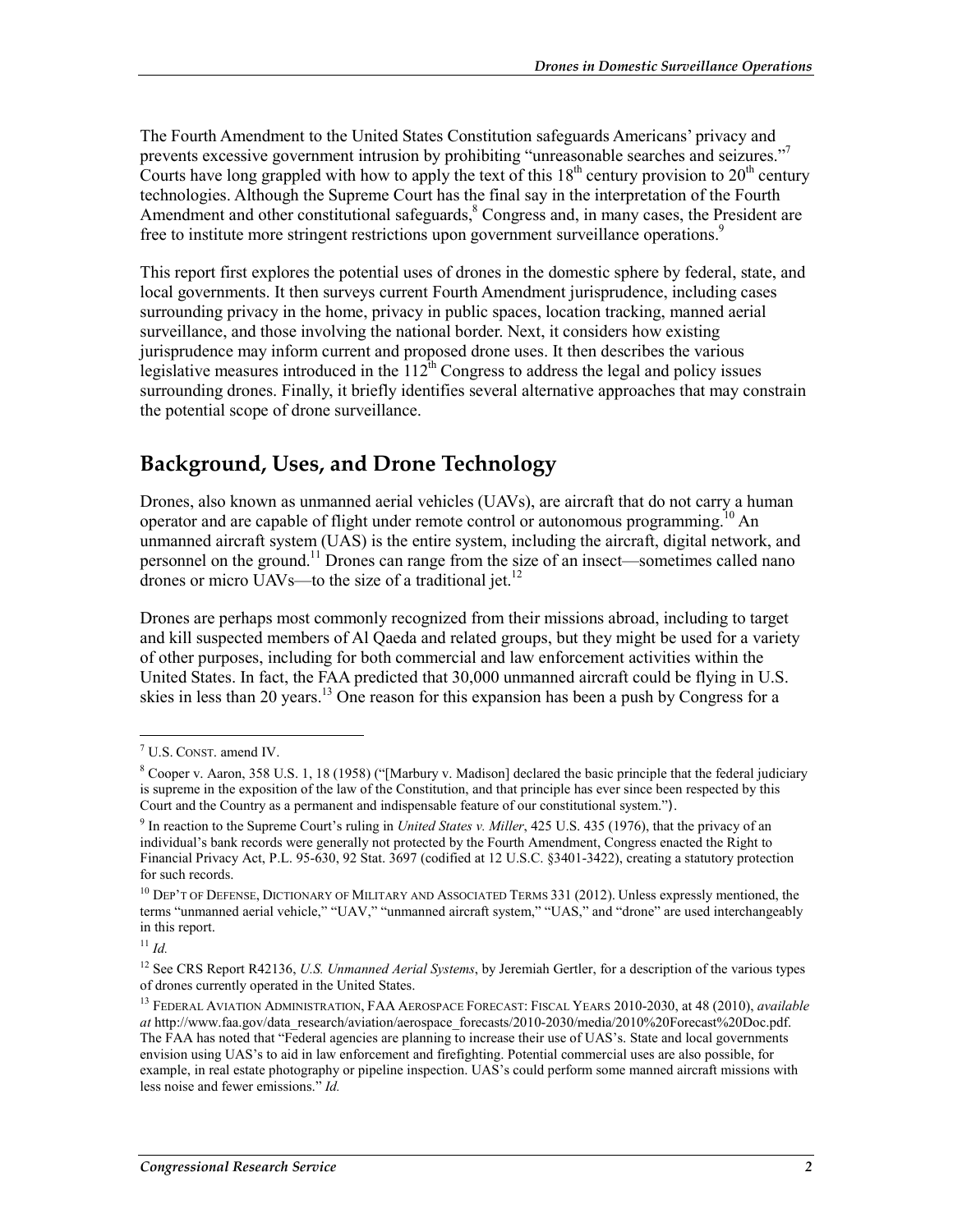faster integration of UAVs into U.S. airspace.<sup>14</sup> Most recently, as part of the FAA Modernization and Reform Act of 2012, Congress mandated that the Federal Aviation Administration (FAA) "develop a comprehensive plan to safely accelerate the integration of civil unmanned aircraft systems into the national airspace system."<sup>15</sup> This plan shall provide for integration of UAVs by September 2015.

Drones have been employed domestically by federal, state, and local governments in a range of circumstances. The Department of Homeland Security (DHS) uses them to police the nation's borders to deter unlawful border crossings by unauthorized aliens, criminals, and terrorists, and to detect and interdict the smuggling of weapons, drugs, and other contraband into the country.<sup>16</sup> Within DHS, Customs and Border Protection's (CBP's) Office of Air and Marine (OAM) has flown missions to support federal and state agencies such as the Federal Bureau of Investigation (FBI), the Department of Defense (DOD), Immigration and Customs Enforcement (ICE), the U.S. Secret Service, and the Texas Rangers.<sup>17</sup> According to a recent disclosure by the FAA, several local police departments, state and private colleges, and small cities and towns have also received FAA Certificates of Authorization (COAs) to fly unmanned aircraft domestically.<sup>18</sup> Recently, a police force in North Dakota conducted the nation's first drone-assisted arrest.<sup>19</sup> DHS, in conjunction with local law enforcement agencies, has been testing drone capabilities in a host of other situations including detecting radiation, monitoring a hostage situation, tracking a gun tossed by a fleeing suspect, firefighting, and finding missing persons.<sup>20</sup>

Currently, drones can be outfitted with high-powered cameras,<sup>21</sup> thermal imaging devices,<sup>22</sup> license plate readers,  $^{23}$  and laser radar (LADAR).<sup>24</sup> In the near future, law enforcement

<sup>19</sup> *New age of surveillance*, *supra* note 3.

20 Brian Bennett, *Drones Tested as Tools for Police and Firefighters*, LOS ANGELES TIMES (August 5, 2012 5:00 A.M.), http://www.latimes.com/news/nationworld/nation/la-na-drones-testing-20120805,0,6483617.story.

<sup>1</sup> <sup>14</sup> *See, e.g.*, Intelligence Reform and Terrorism Prevention Act of 2004, P.L. 108-458, §5102, 118 Stat. 3638, 3732 (requesting that DHS test the feasibility of using unmanned aircraft to patrol the northern border of the United States).

<sup>15</sup> FAA Modernization and Reform Act of 2012, P.L. 112-95, §332, 126 Stat. 11, 73.

<sup>16</sup> *See* CRS Report RS21698, *Homeland Security: Unmanned Aerial Vehicles and Border Surveillance*, by Chad C. Haddal and Jeremiah Gertler.

<sup>&</sup>lt;sup>17</sup> The OAM mission is to "protect the American people and the Nation's critical infrastructure through the coordinated use of integrated air and marine forces." DEP'T OF HOMELAND SECURITY, OFFICE OF INSPECTOR GENERAL, CBP'S USE OF UNMANNED AIRCRAFT SYSTEMS IN THE NATION'S BORDER SECURITY 2 (2012). These forces are used to "detect, interdict, and prevent acts of terrorism and the unlawful movement of people, illegal drugs, and other contraband toward or across U.S. borders." *Id.*

<sup>&</sup>lt;sup>18</sup> There are over 300 total, including those issued to the following entities: City of Herrington, KS; Cornell University; Department of Energy Idaho National Laboratory; Eastern Gateway College Community College—Steubenville, OH; Miami-Dade Police Department; Mississippi Department of Marine Resources; North Little Rock Police Department, AR; Ogden Police Department, UT; Ohio University; Seattle Police Department; Texas A&M—Texas Engineering Experiment Station; Texas Department of Public Safety; Texas State University; University of Connecticut; University of Florida; U.S. Department of Agriculture Agricultural Research Service; Utah State University; Virginia Tech. *See*  Unmanned Aircraft Systems, Federal Aviation Administration, http://www.faa.gov/about/initiatives/uas/.

<sup>&</sup>lt;sup>21</sup> The U.S. Army recently acquired a 1.8 gigapixel camera for use on its drones. This camera offers 900 times the pixels of a 2 megapixel camera found in some cell phones. It can track objects on the ground 65 miles away from an altitude of 20,000 feet. *US Army unveils 1.8 gigapixel camera helicopter drone*, BBC NEWS (December 29, 2011 6:11 p.m.), http://www.bbc.com/news/technology-16358851.

 $^{22}$  Infrared cameras, also known as thermal imaging, can see objects through walls based on the relative levels of heat produced by the objects. *See* Draganflyer X6, Thermal Infrared Camera, http://www.draganfly.com/uav-helicopter/ draganflyer-x6/features/flir-camera.php.

 $^{23}$  This sensor can recognize and permit drones to track vehicles based on license plate numbers. Customs and Border (continued...)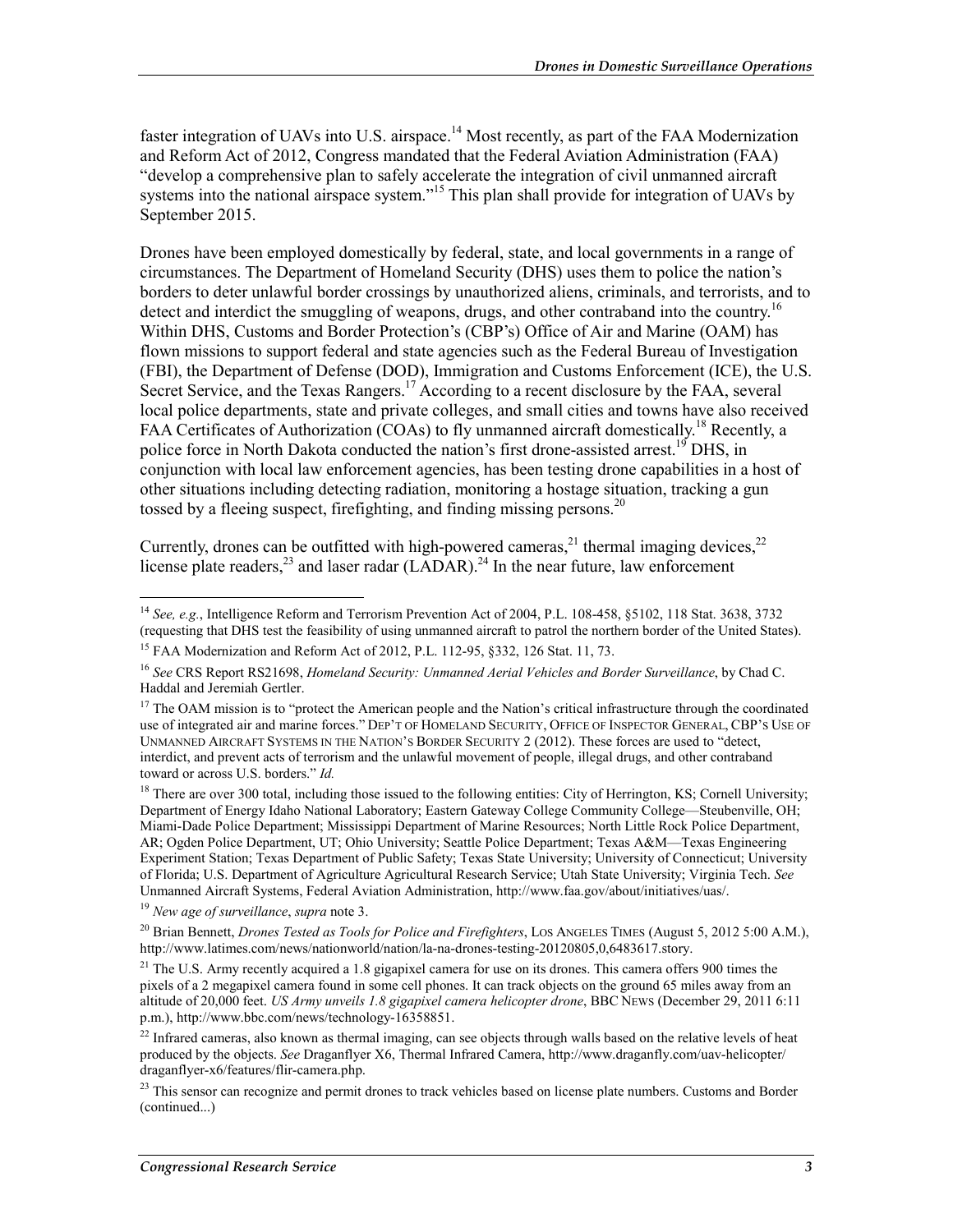organizations might seek to outfit drones with facial recognition or soft biometric recognition, which can recognize and track individuals based on attributes such as height, age, gender, and skin color.<sup>25</sup> As explained below, the relative sophistication of drones contrasted with traditional surveillance technology may influence a court's decision whether domestic drone use is lawful under the Fourth Amendment.

### **Fourth Amendment Jurisprudence**

The Fourth Amendment's story is one of continuity and change. Core values such as privacy and protection from excessive and arbitrary government intrusion are always within its sweep. A continuing question, though, is how the demands of its protection apply to an ever-changing society in which new and pervasive forms of technology are increasingly common. Although there are numerous rules and exceptions throughout the Supreme Court's Fourth Amendment jurisprudence, this section will explore those most pertinent to domestic drone use.

In short, the Fourth Amendment regulates when, where, and how the government may conduct searches and seizures. The Amendment provides, in relevant part: "The right of the people to be secure in their persons, houses, papers, and effects, against unreasonable searches and seizures, shall not be violated[.]"<sup>26</sup> The Fourth Amendment does not apply to all government acts, but only to those that constitute a search. So when does government monitoring constitute a Fourth Amendment "search" for which a warrant is generally required? Initially, courts' assessment focused on the specific area being investigated. Consider the 1928 case *Olmstead v. United States*.<sup>27</sup> There, the Supreme Court held that police wiretaps of the defendant's home telephone did not constitute a Fourth Amendment search because the police did not trespass onto Olmstead's property to intercept his conversation.<sup>28</sup> The Court's thinking at the time was that if the person's home, tangible property, or papers were not physically invaded, then no search in the constitutional sense occurred. Almost 40 years later, the Court shifted focus from property to

<sup>(...</sup>continued)

Protection Today, Unmanned Aerial Vehicles Support Border Security (July 2004), http://www.cbp.gov/xp/ CustomsToday/2004/Aug/other/aerial\_vehicles.xml.

<sup>&</sup>lt;sup>24</sup> This sensor produces three-dimensional images, and has the capability to see through trees and foliage. U.S. ARMY, UAS CENTER FOR EXCELLENCE, "EYES OF THE ARMY" US ARMY ROADMAP FOR UNMANNED AIRCRAFT SYSTEMS 2010- 2035, at 83 (2010).

<sup>25</sup> *See* Clay Dillow, *Army Developing Drones that Can Recognize Your Face from a Distance*, POPSCI (September 28, 2011), 5:01 p.m.), *available at* http://www.popsci.com/technology/article/2011-09/army-wants-drones-can-recognizeyour-face-and-read-your-mind. As for weaponization, a sheriff's office in Texas has recently acquired a 50-pound ShadowHawk Helicopter that can carry a 40mm grenade launcher and a 12-gauge shotgun. *Talk of drones patrolling U.S. skies spawns anxiety*, USA TODAY (June 19, 2012 9:13 A.M.), http://www.usatoday.com/news/washington/story/ 2012-06-19/drone-backlash/55682654/1. The sheriff's office denied that these lethal weapons would be used, but is reportedly contemplating use of rubber bullets and tear gas on their drones. *Groups Concerned Over Arming Domestic Drones*, CBS DC (May 23, 2012 1:18 P.M.), http://washington.cbslocal.com/2012/05/23/groups-concerned-overarming-of-domestic-drones/. Although beyond the scope of this report, it should be noted that excessive force claims are analyzed under the Fourth Amendment's protection against unreasonable seizures. *See* Graham v. Connor, 490 U.S. 386, 395 (1989) ("Where, as here, the excessive force claim arises in the context of an arrest or investigatory stop of a free citizen, it is most properly characterized as one invoking the protections of the Fourth Amendment, which guarantees citizens the right 'to be secure in their persons ... against unreasonable ... seizures.'").

<sup>26</sup> U.S. CONST. amend IV.

<sup>27</sup> Olmstead v. United States, 277 U.S. 438, 466 (1928).

 $^{28}$  *Id.*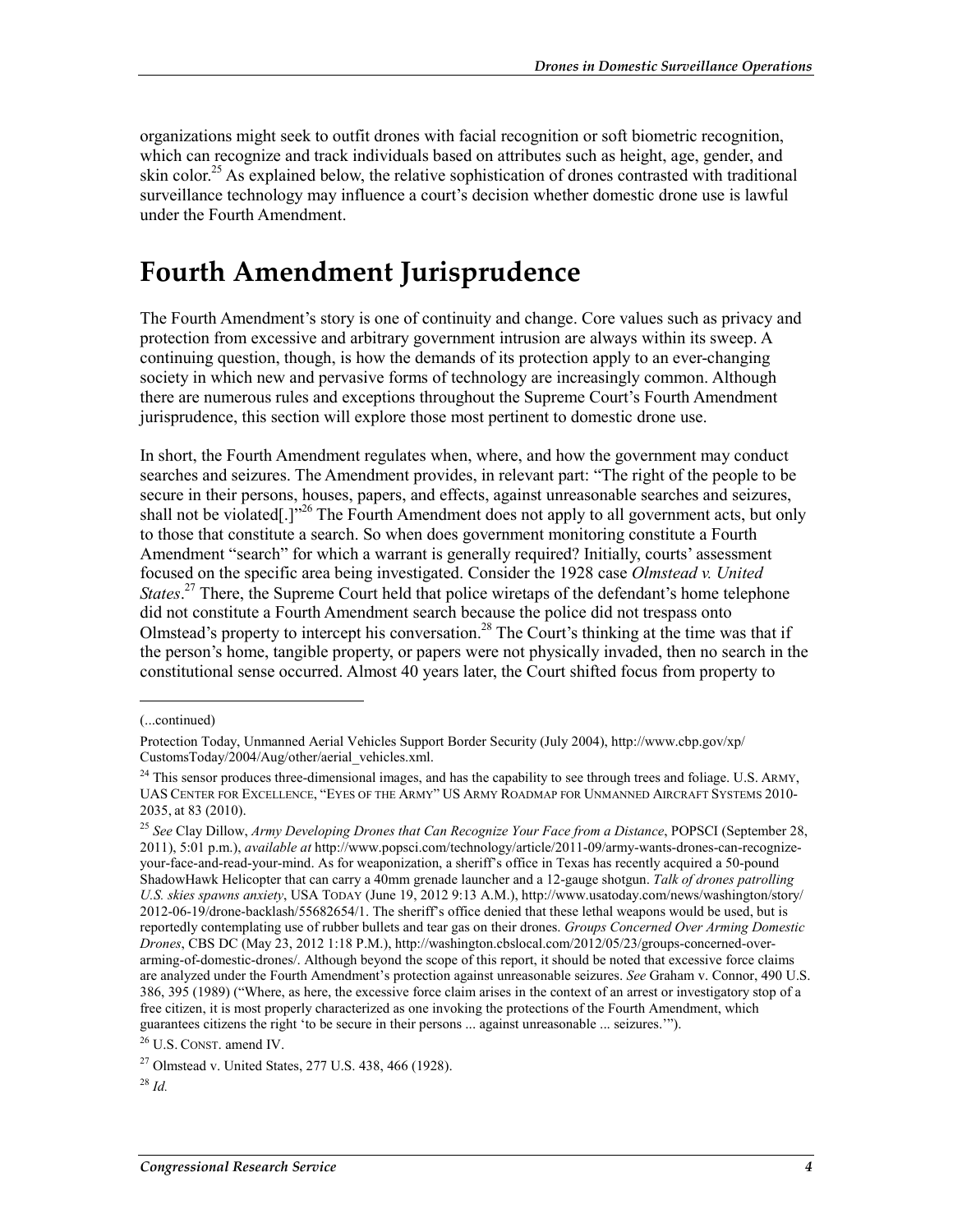privacy interests.29 In *Katz v. United States*, decided in 1967, the Court held that an FBI agent's use of a bug to listen to the private conversations of Mr. Katz while in a telephone booth violated his Fourth Amendment rights.<sup>30</sup> Although he was in a public telephone booth and there was no physical invasion, the Court noted that what a person "seeks to preserve private, even in an area accessible to the public, may be constitutionally protected.<sup>331</sup> One of the modern Fourth Amendment tests relied upon by courts in assessing whether government monitoring constitutes a "search" derives from Justice Harlan's concurrence in *Katz*. It considers whether the person has a subjective expectation of privacy in the area to be searched and whether society is prepared to deem that expectation reasonable.<sup>32</sup>

Although the Court said in *Katz* that the Fourth Amendment "protects people not places,"<sup>33</sup> Justice Harlan noted that determining what "protection it affords people ... requires reference to a '*place*.'"34 And as Justice Scalia observed when writing for a majority of the Court in *United States v. Jones*, a Fourth Amendment search occurs, "at a minimum," where "the Government obtains information by physically intruding on a constitutionally protected area."<sup>35</sup> The majority in *Jones* indicated that the reasonable expectation of privacy test was never intended to replace the property-based approach used in earlier cases, but merely augment it.<sup>36</sup> So where do individuals enjoy the most Fourth Amendment protection? The least? Why does the location dictate the level of protection? And how does technology affect society's expectation of privacy?

When analyzing domestic drone use under the Fourth Amendment, a reviewing court may be informed by cases surrounding privacy in the home, privacy in public spaces, location tracking, manned aerial surveillance, those involving the national border, and warrantless searches under the special needs doctrine.

1

<sup>36</sup> *Id.* 

<sup>29</sup> Katz v. United States, 389 U.S. 347, 351 (1967).

<sup>30</sup> *Id.* at 359.

<sup>31</sup> *Id.* at 351.

<sup>32</sup> *Id.* at 361 (Harlan, J., concurring).

<sup>33</sup> *Id.* at 351.

<sup>34</sup> *Id.* at 361 (Harlan, J., concurring); *see also* Oliver v. United States, 466 U.S. 170 (1984).

We have frequently acknowledged that privacy interests are not coterminous with property rights. E. g., United States v. Salvucci, 448 U.S. 83, 91 (1980). However, because "property rights reflect society's explicit recognition of a person's authority to act as he wishes in certain areas, [they] should be considered in determining whether an individual's expectations of privacy are reasonable." Rakas v. Illinois, 439 U.S. 128, 153 (1978) (Powell, J., concurring). Indeed, the Court has suggested that, insofar as "[one] of the main rights attaching to property is the right to exclude others, ... one who owns or lawfully possesses or controls property will in all likelihood have a legitimate expectation of privacy by virtue of this right to exclude." *Id.*, at 144, n. 12.

*Oliver*, 466 U.S. at 189-90.

<sup>35</sup> United States v. Jones, 132 S. Ct. 945, 950 n.3 (2012).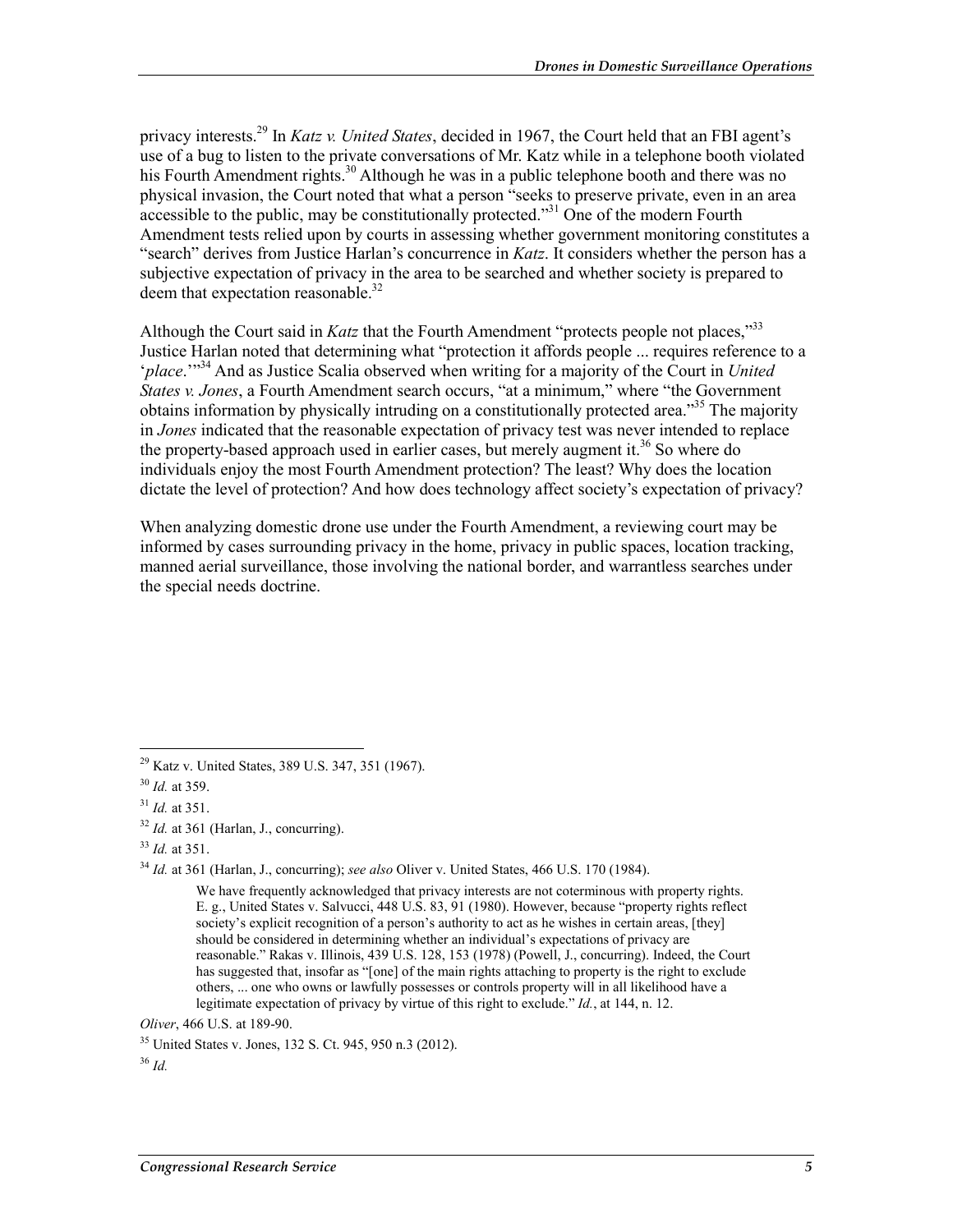### **Privacy in the Home**

The home has always held a central place in American life, and remains the area accorded the greatest Fourth Amendment protection.<sup>37</sup> The Fourth Amendment protects this zone of privacy by ensuring that "the right of the people to be secure in their ... houses ... against unreasonable search

and seizure, shall not be violated[.]"<sup>38</sup> In most instances, the Supreme Court has rigorously adhered to this safeguard.<sup>39</sup> For instance, although police officers may make a warrantless arrest of an individual for a felony offense committed in public, $40$  they may not step inside his home without a warrant, barring any recognized exception. $41$ 

"The right of the people to be secure in their ... houses ... against unreasonable search and seizure, shall not be violated[.]" U.S. CONST. amend IV.

In addition to a physical entry and search of the home, police are

likewise prohibited from using certain technology to pierce this zone of privacy. In *Kyllo v. United States*, government agents used a thermal-imaging device to determine heat patterns inside the home of Danny Kyllo.<sup>42</sup> The Court began with the presumption that a warrantless search of a home is unreasonable.<sup>43</sup> Ultimately, the Court protected this "realm of guaranteed privacy" by holding that obtaining information about the inside of a home that could not otherwise be obtained except by entering the home, through the use of technology not in "general public use," is a "search" covered by the Fourth Amendment.<sup>44</sup>

The home, however, does not provide an absolute shield against government surveillance. As Justice Harlan emphasized in *Katz*, "[A] man's home is, for most purposes, a place where he expects privacy, but objects, activities, or statements that he exposes to the plain view of outsiders are not 'protected' because no intention to keep them to himself has been exhibited." Indeed, in certain instances, police may use their natural senses to conduct warrantless searches of the inside of a home.45 To fall under this exception—known as the "plain view" doctrine—the police must be in a lawful vantage point when they conduct the surveillance, and the incriminating nature of the evidence must be readily apparent.<sup>46</sup>

<sup>37</sup> DANIEL SOLOVE, UNDERSTANDING PRIVACY 59 (2008).

<sup>38</sup> U.S. CONST. amend IV.

 $39$  Silverman v. United States, 365 U.S. 505, 512 (1961) ("At the very core stands the right of a man to retreat into his own home and be free from unreasonable government intrusion.").

 $40$  United States v. Watson, 423 U.S. 411 (1976).

<sup>&</sup>lt;sup>41</sup> Payton v. New York, 445 U.S. 573, 603 (1980). This protection not only covers traditional houses, but apartments, Clinton v. Virginia, 377 U.S 158 (1963), and motel rooms, Stoner v. California, 376 U.S. 483 (1964).

<sup>42</sup> Kyllo v. United States, 533 U.S. 27, 29-30 (2001).

<sup>43</sup> *Id.* at 31.

<sup>44</sup> *Id.* at 34.

<sup>&</sup>lt;sup>45</sup> In one case, police observation of marijuana plants through a crack in the house's siding did not constitute an unlawful search. *United States v. Hammett*, 236 F.3d 1054, 1061 (9th Cir. 2001). In another, the court held that the police officer's observation of contraband through the front dining room window was not unlawful. *United States v. Taylor*, 90 F.3d 903, 909 (4th Cir. 1996).

<sup>46</sup> Coolidge v. New Hampshire, 403 U.S. 443, 466 (1971).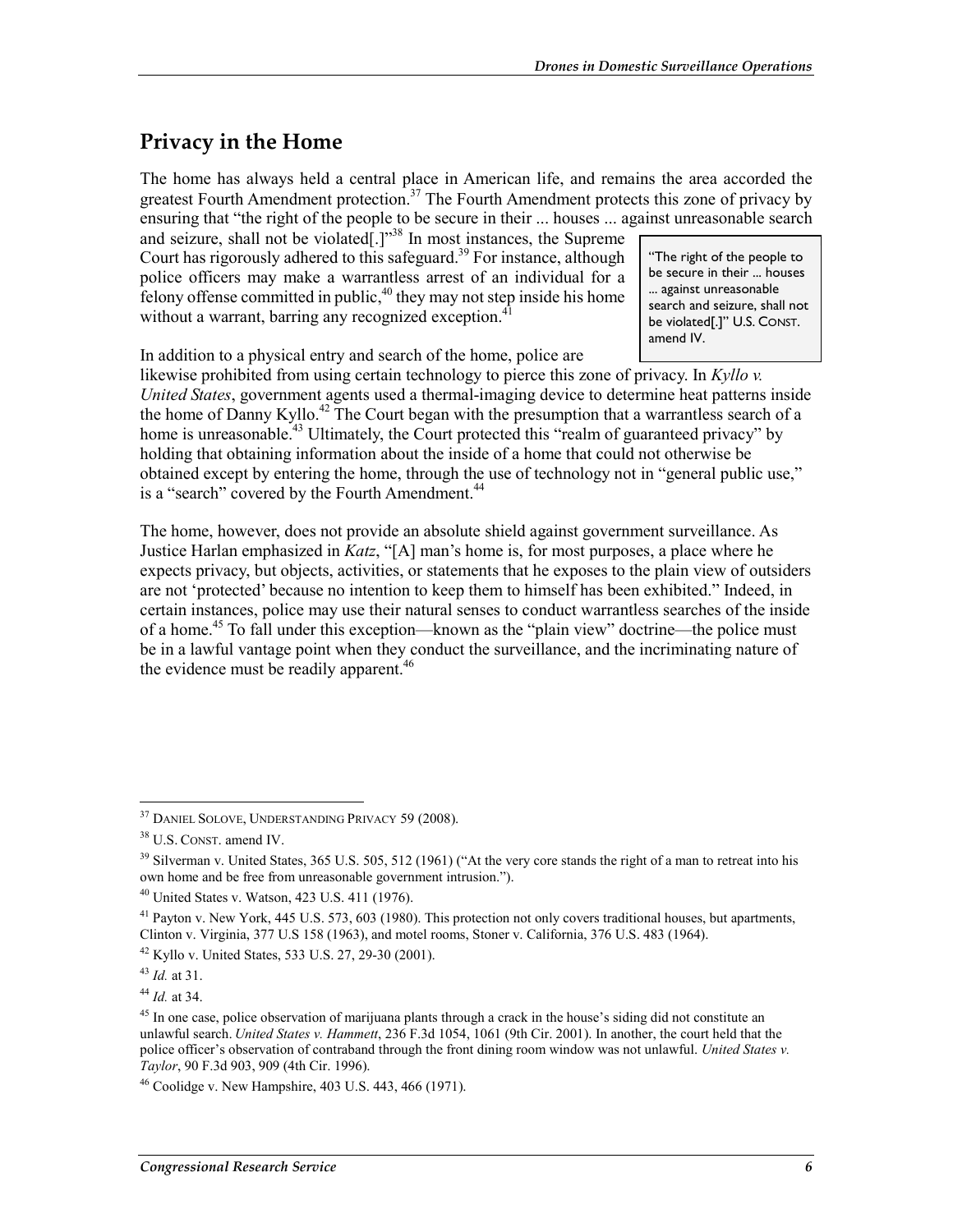### **Curtilage and Open Fields**

Once an individual moves from the confines of the home, he is entitled to different Fourth Amendment considerations. Depending on a host of varying factors, areas outside of the home may be considered "curtilage" or "open fields."<sup>47</sup> The curtilage is the area immediately surrounding the home—an area the Court has granted similar protections as the inside of the home.<sup>48</sup> To determine if an area is curtilage, a court will look at how close the area is to the home; whether the area is within a fence surrounding the home; how the area is used; and whether the area is protected from observation by passersby.<sup>49</sup> Although an area may be deemed curtilage—as with the home—it is not veiled with unconditional constitutional protection. As the Court noted in one aerial surveillance case:

The Fourth Amendment protection of the home has never been extended to require law enforcement officers to shield their eyes when passing by a home on public thoroughfares. Nor does the mere fact that an individual has taken measures to restrict some views of his activities preclude an officer's observations from a public vantage point where he has a right to be and which renders the activities clearly visible. $50$ 

On the other hand, the area outside the curtilage is sometimes considered "open fields," which "do not provide the setting for those intimate activities that the Amendment is intended to shelter from governmental interference or surveillance,"<sup>51</sup> and thus are not given similar Fourth Amendment protections. Differentiating between the two is no easy task. In one case, for example, the Ninth Circuit Court of Appeals determined that the defendant's driveway was not curtilage as he had taken no affirmative steps to block it from observation by passers-by.<sup>52</sup> Furthermore, in the fly-over cases discussed *infra*, the Supreme Court has permitted similar searches in both open fields and the curtilage, to some extent eliminating any constitutional difference between the two.

### **Manned Aerial Surveillance**

In a series of cases that provide the closest analogy to UAVs, the Supreme Court addressed the use of *manned* aircraft to conduct domestic surveillance over residential and industrial areas. In each, the Court held that the fly-over at issue was not a search prohibited by the Fourth Amendment, as the areas surveilled were open to public view.

<sup>1</sup> <sup>47</sup> United States v. Hester, 365 U.S 57 (1924) (distinguishing between the doctrines of curtilage and open fields).

 $48$  The Court has defined curtilage as "the area to which extends the intimate activity associated with the 'sanctity of a man's home and the privacies of life.'" Oliver v. United States, 466 U.S. 170, 180 (1984) (quoting Boyd v. United States, 116 U.S. 616, 630 (1886)).

<sup>49</sup> United States v. Dunn, 480 U.S. 294, 301 (1987).

<sup>50</sup> California v. Ciraolo, 476 U.S. 207, 213 (1986).

<sup>51</sup> Dow Chemical Co. v. United States, 476 U.S. 227, 234-35 (1986) (quoting *Oliver*, 466 U.S. at 179).

<sup>52</sup> Maisano v. Welcher, 940 F.2d 499 (9th Cir. 1991).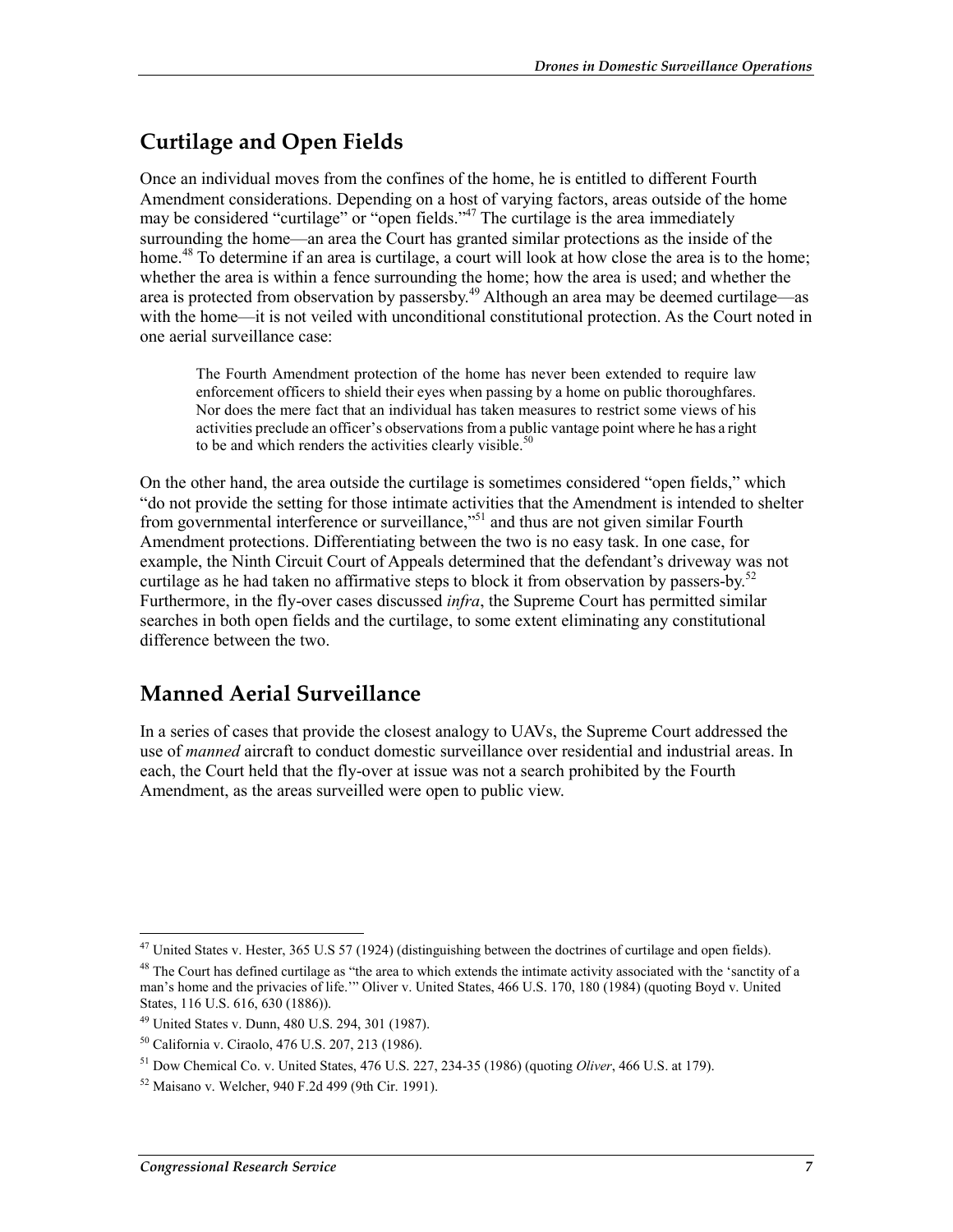In *California v. Ciraolo*, police received a tip that an individual was growing marijuana in his backyard next to his suburban home.<sup>54</sup> Because two fences blocked their view of the yard, officers flew a fixed-wing aircraft at an altitude of 1,000 feet over the property to conduct a visual inspection. From this vantage point, the officers readily identified with the naked eye marijuana plants growing in the defendant's yard. The Court held that the defendant's expectation of privacy in the area immediately surrounding his home was not reasonable, since "what a person knowingly exposes to

the public  $\ldots$  is not a subject of Fourth Amendment protection."<sup>55</sup> "Any member of the public flying in this airspace who glanced down could have seen everything these officers observed," the Court remarked.<sup>56</sup> Much weight was placed on the fact that the plane was at all times in navigable airspace as defined by federal statute.<sup>5</sup>

"What a person knowingly exposes to the public ... is not a subject of Fourth Amendment protection."53

Similarly, in *Florida v. Riley*, local police received a tip that an individual was growing marijuana in a greenhouse located 10 to 20 feet away from his mobile home.<sup>58</sup> The officers could not see the contents of the greenhouse from the ground, so they flew a helicopter over the defendant's backyard at an altitude of 400 feet. While overhead, an officer saw marijuana plants through a crack in the greenhouse roof. Because the helicopter, like the plane in *Ciraolo*, was in navigable airspace—where any member of the public could have flown—the Court did not consider this a search for which a warrant was required.<sup>59</sup>

In the final case of the series, *Dow Chemical v. United States*, the Court was asked whether a theory of "industrial curtilage" would prevent a government agency from conducting aerial surveillance over a 2,000-acre commercial plant.<sup>60</sup> There, after Dow Chemical Co. refused access to the Environmental Protection Agency (EPA), the EPA hired a commercial aerial photographer to take photos of the facility using a precision aerial mapping camera. Having ruled out the argument that the areas surrounding an industrial complex are entitled to the same protection as similar areas surrounding a home, the Court concluded that photographing the plant from navigable airspace was not a search. $61$ 

### **Government Tracking**

Like the aerial surveillance cases, individuals have reduced—and in some contexts no—Fourth Amendment protection from government tracking of their travel in public places. This has permitted the government to conduct warrantless tracking of a vehicle's movements while traveling on public streets. However, once people enter a private residence, the tracking must

<sup>&</sup>lt;u>.</u> <sup>53</sup> *Ciraolo*, 476 U.S. at 213.

<sup>54</sup> *Id.* at 207.

<sup>55</sup> *Id.* at 213.

<sup>56</sup> *Id.* at 213-214. It should be noted that although the police did take photographs with a 35-millimeter camera, the warrant relied on naked-eye observations and not the photographs. Thus, the holding was based on the naked-eye observations, unaided by the camera.

<sup>57</sup> *Id.* at 213 (citing 49 U.S.C. §1304).

<sup>58</sup> Florida v. Riley, 488 U.S. 445, 448 (1989).

<sup>59</sup> *Id.*

<sup>60</sup> *Dow Chemical Co*., 476 U.S. 227.

<sup>61</sup> *Id.* at 239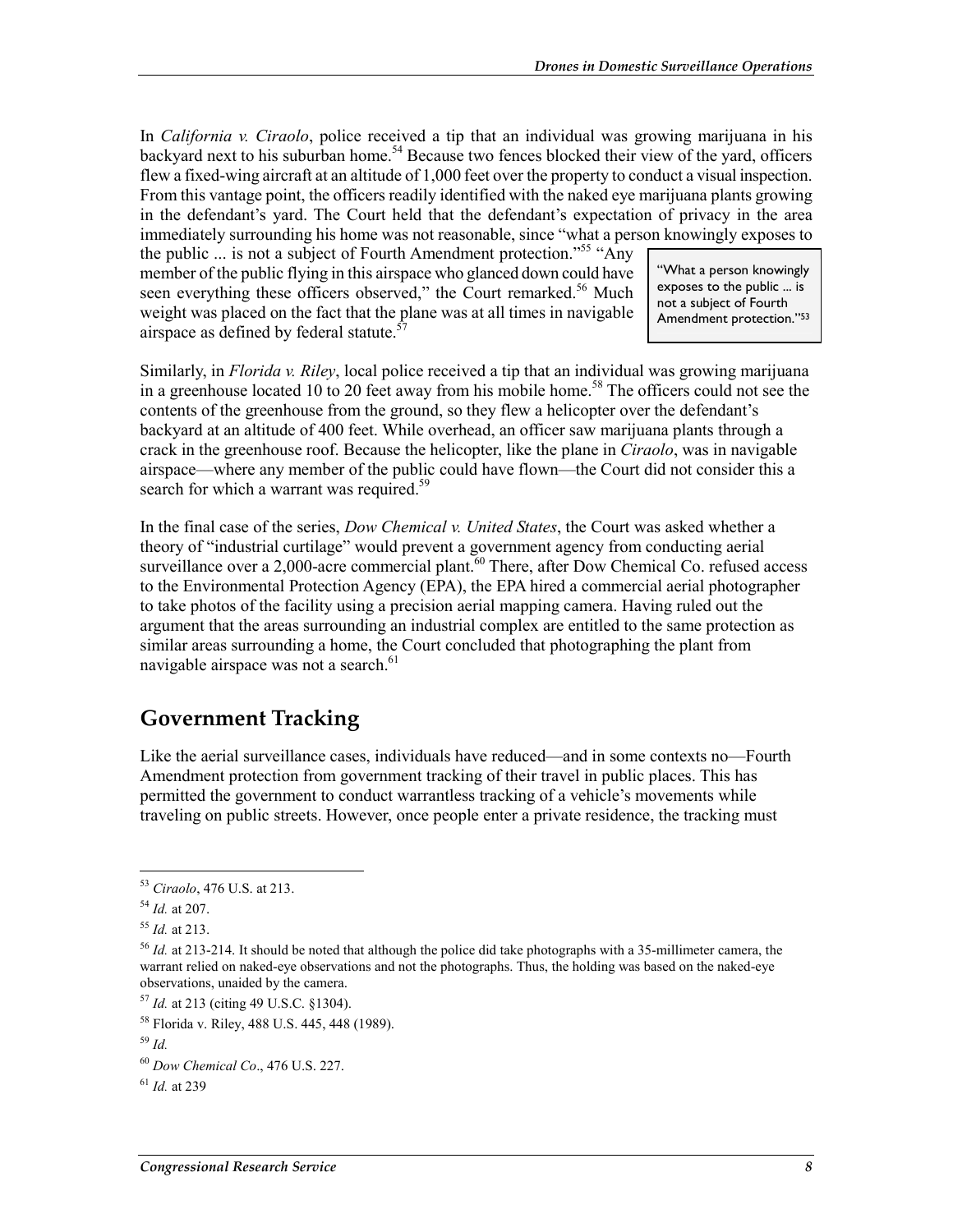cease. Also, using technology to perform pervasive tracking might not meet Fourth Amendment muster.

Consider, for example, these two government tracking cases, *United States v. Knotts* and *United States v. Karo.*<sup>62</sup> In both cases, the government hid a location monitoring device in an item that was then given to the suspects. In *Knotts*, the police tracked the suspect's movements solely while traveling on public roadways.<sup>63</sup> The Court held that people have no reasonable expectation of privacy in their movements on public streets. As such, no Fourth Amendment search occurred, thus no warrant was required. By contrast, in *Karo*, the police tracked a beeper device on public streets *and* while the beeper was in a private residence—a "location not open to visual surveillance.<sup>"64</sup> "Indiscriminate monitoring of property that has been withdrawn from public view," the Court declared, "would present far too serious a threat to privacy interests in the home to escape entirely some sort of Fourth Amendment oversight."<sup>65</sup> The Court held the search unlawful.

Although surveillance in public is generally not considered a search, pervasive tracking may cross the line. Take, for instance, the Supreme Court's recent decision in the GPS tracking case *United States v. Jones*. 66 In that case, the Court held that the attachment and monthlong tracking of a GPS device on an individual's vehicle constituted a trespass, and hence a Fourth Amendment search.<sup>67</sup> The Court grounded its decision in the property-based approach to assessing what constitutes a "search" under the Fourth Amendment, which had been more prevalent in the late 19th and early 20th century cases involving relatively unsophisticated technology.

The Court's focus on whether the attachment of a tracking device constitutes a trespass triggering Fourth Amendment protections is not necessarily applicable to drone surveillance. However, in two separate concurring opinions that together made up five members of the Court, an alternative framework was proposed that may have more far-reaching implications for the domestic use of UAVs.

Justice Alito, concurring in the Court's judgment, and joined by Justices Ginsburg, Breyer, and Kagan, would have held that "the use of longer term GPS monitoring in investigations of most

offenses impinges on expectations of privacy. For such offenses, society's expectation has been that law enforcement agents and others would not and indeed, in the main, simply could not—secretly monitor and catalogue every single movement of an individual's car for a very long period." Justice Sotomayor, joining the controlling opinion in *Jones*, but also concurring separately, noted that although following people for a short period of time conveys little information about them, tracking an

Tracking an individual for an extended period "reflects a wealth of detail about her familial, political, professional, religious, and sexual associations."68

individual for an extended period "reflects a wealth of detail about her familial, political,

 $62$  United States v. Knotts, 460 U.S. 276 (1983); United States v. Karo, 468 U.S. 705 (1984).

<sup>63</sup> *Knotts*, 460 U.S. at 279. The Court reiterated that its analysis was based on the fact that the beeper was tracked within the vicinity of a home, not actually in the home. *Id* 

<sup>64</sup> *Karo*, 468 U.S. at 714.

<sup>65</sup> *Id.* at 715.

<sup>66</sup> United States v. Jones, 132 S. Ct. 945 (2012).

<sup>67</sup> *Id.* at 949. *See generally* CRS Report R42511, *United States v. Jones: GPS Monitoring, Property, and Privacy*, by Richard M. Thompson II.

<sup>68</sup> *Jones*, 132 S. Ct. at 955 (Sotomayor, J., concurring).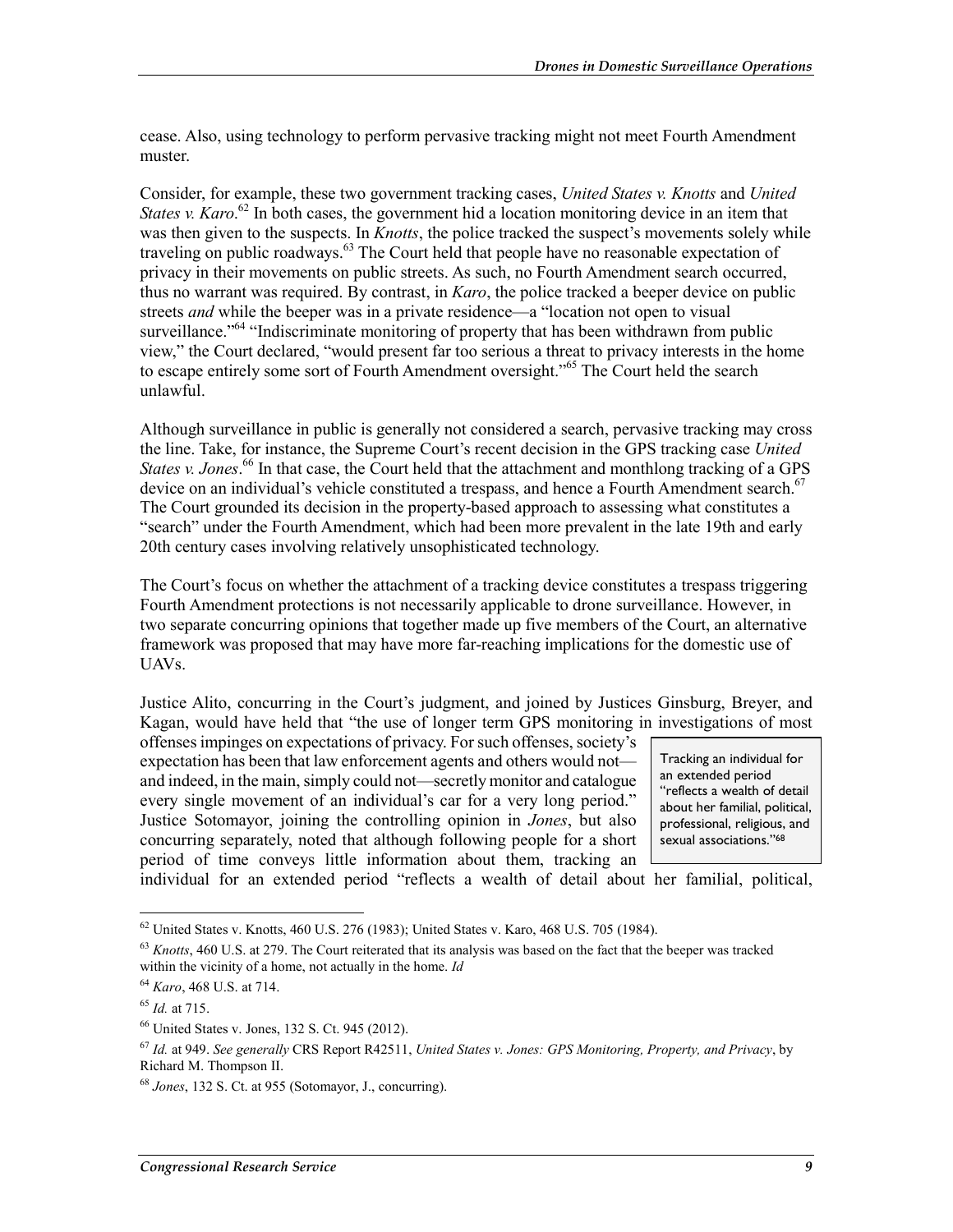professional, religious, and sexual associations."<sup>69</sup> Thus, the length of time an individual is kept under surveillance and the breadth of data collected through such surveillance may inform a reviewing court whether a particular surveillance practice constitutes a Fourth Amendment search.<sup>70</sup>

### **Border Searches**

Even more so than surveillance of public places generally, law enforcement agencies are granted significant deference to conduct surveillance at or near American borders. The federal government has a significant interest in protecting American borders from crossings by persons attempting to enter unlawfully, drug trafficking, and, perhaps most importantly, the transit of weapons and persons seeking to do harm to American people and infrastructure.

Congress has granted federal law enforcement agencies significant search powers at the border. Section 287 of the Immigration and Nationality Act (INA), codified at 8 U.S.C. Section 1357, authorizes immigration officers to conduct warrantless searches of any vessel within a reasonable distance from the United States border and any vehicle within 25 miles from a border for the "purpose of patrolling the border to prevent the illegal entry of aliens into the United States."<sup>71</sup> Similarly, 19 U.S.C. Section 482 authorizes customs officers to search vehicles and persons on which or whom they have reasonable cause to believe are carrying goods unlawfully into the United States.<sup>72</sup>

The Supreme Court has likewise acknowledged this federal interest in the borders, observing that "[t]he Government's interest in preventing the entry of unwanted persons and effects is at its zenith at the international border."<sup>73</sup> Again, the touchstone in every Fourth Amendment case is whether the search is *reasonable*. 74 The Court observed in *United States v. Montoya De Hernandez* that "the Fourth Amendment balance of reasonableness is qualitatively different at the international border."75 "Routine searches," the Court continued, "are not subject to any requirement of reasonable suspicion, probable cause, or warrant."<sup>76</sup> "Routine" searches have included pat downs for weapons or contraband,<sup>77</sup> the use of drug sniffing dogs,<sup>78</sup> and the

<sup>69</sup> *Id.* 

<sup>70</sup> Although the two concurring opinions in *Jones* arguably do not constitute binding precedent, lower courts have combined them as a possible alternative holding. *See* United States v. Hanna, No. 11-20678-CR, 2012 WL 279435, at \*3 (S.D. Fla. Jan. 3, 2012) (analyzing the issue of Fourth Amendment standing to contest GPS surveillance under both the trespass theory and *Katz*'s privacy test); State v. Zahn, No. 25584, 2012 WL 862707 (S.D. Mar. 14, 2012) (holding that both the trespass approach and the mosaic theory can apply to GPS tracking); *but see* United States v. Bradshaw, No. 1:11-CR-257, 2012 WL 774964 (N.D. Ohio Mar. 8, 2012) (noting that the *Jones* majority did not adopt the mosaic theory).

<sup>71 8</sup> U.S.C. 1357.

 $^{72}$  19 U.S.C. §482. In the 112th Congress, the House of Representatives introduced H.R. 1505, which would enlarge CBP's authority to secure U.S. borders on federal land. H.R. 1505; *see also* John S. Adams, *Border bill would expand Homeland Security powers*, USA TODAY (September 26, 2011).

<sup>73</sup> United States v. Flores-Montano, 541 U.S. 149, 152 (2004).

<sup>74</sup> Cady v. Dombrowski, 413 U.S. 433, 439 (1973).

<sup>75</sup> United States v. Montoya De Hernandez, 473 U.S. 531, 538 (1985).

<sup>76</sup> *Id.*

<sup>&</sup>lt;sup>77</sup> United States v. Beras, 183 F.3d 22, 24 (1st Cir. 1999) (ruling that pat down of defendant's legs was routine search).

<sup>78</sup> United States v. Kelly, 302 F.3d 291, 294-95 (5th Cir. 2002).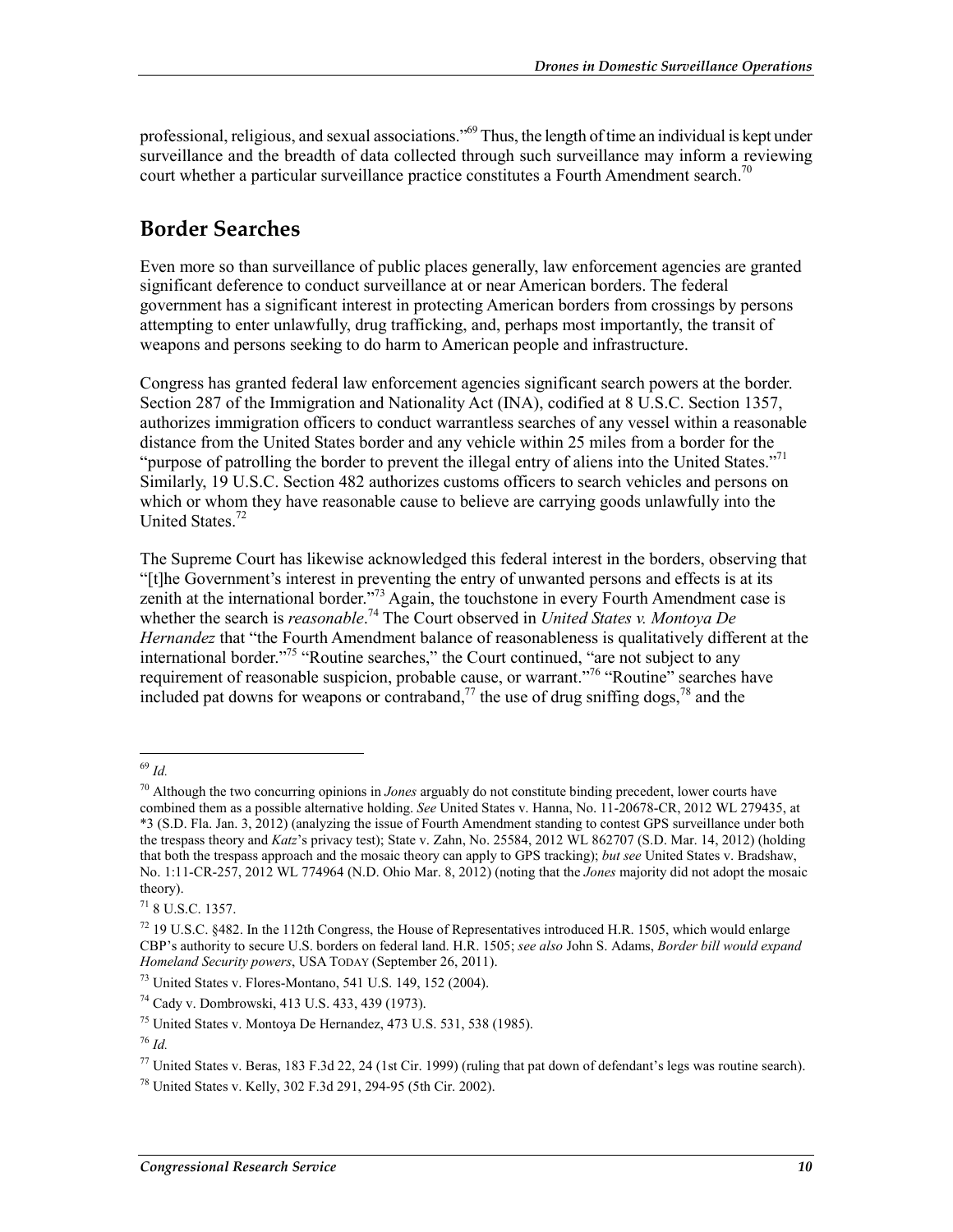inspection of luggage.<sup>79</sup> By contrast, "non-routine" searches are those that go beyond a limited intrusion, and require the government official to have (at a minimum) "reasonable suspicion" of wrongdoing.<sup>80</sup> Prolonged detentions, $81$  strip searches, $82$  and body cavity searches<sup>83</sup> have all been considered non-routine searches.

Unlike searches directly at the border, the Court has shown more reticence in granting law enforcement unfettered discretion to conduct searches near, but not directly at, the border. In *Almeida-Sanchez v. United States*, the defendant's vehicle was stopped and searched by U.S. Border Patrol agents 25 miles north of the U.S.-Mexico border.<sup>84</sup> The agents had neither a warrant nor probable cause, nor even reasonable suspicion, to conduct the search. The government argued that the search was permissible under Section 287 of the Immigration and Nationality Act. A federal statute, the Court noted, cannot trump the Constitution. The Court refused to permit this suspicionless search, as it was conducted neither at the border nor at its "functional equivalent."<sup>85</sup>

#### **Warrants, Suspicionless Searches, and Special Needs**

The baseline rule in Fourth Amendment cases is that police must obtain a warrant to search an individual or their property in all but a few limited instances.<sup>86</sup> This rule ensures that an independent judicial officer, rather than a police officer in the field, is determining whether there is probable cause to conduct a search or seizure. $87$  Over time, however, the Court has loosened this warrant requirement in instances where a strict showing of individualized suspicion of probable cause would hinder the government from addressing health and safety concerns.<sup>88</sup> In two lines of overlapping cases—administrative searches and "special needs" cases—the Court has balanced the individual's privacy interest against the government's interest to determine if a

 $79$  United States v. Okafor, 285 F.3d 842 (9th Cir. 2002).

<sup>80</sup> *Montoya De Hernandez*, 473 U.S. at 541.

 $81 H$ 

<sup>82</sup> United States v. Asbury, 586 F.2d 973, 975 (1978).

<sup>83</sup> United States v. Ogberaha, 771 F.2d 655, 657 (2d Cir. 1985).

<sup>84</sup> Almeida-Sanchez v. United States, 413 U.S. 266, 267-68 (1973).

<sup>&</sup>lt;sup>85</sup> *Id.* at 272-73 ("For example, searches at an established station near the border, at a point marking the confluence of two or more roads that extend from the border, might be functional equivalents from border searches. For another example, a search of the passengers and cargo of an airplane arriving at a St. Louis airport after a nonstop flight from Mexico would clearly be the functional equivalent of a border search."). Like *Almeida-Sanchez*, Border Patrol agents in *United States v. Brignoni-Ponce* stopped an individual's vehicle as part of a roving patrol solely because the occupants appeared to be of Mexican descent, with no proof of illegal activity. *United States v. Brignoni-Ponce*, 422 U.S. 873, 874-75 (1975). Again, the Court struck down this practice of suspicionless stops, remarking that "[i]n the context of border area stops, the reasonableness requirement of the Fourth Amendment demands something more than the broad and unlimited discretion sought by the Government. Roads near the border carry not only aliens seeking to enter the country illegally, but a large volume of legitimate traffic as well." *Id.* at 882.

<sup>86</sup> Mincey v. Arizona, 437 U.S. 385, 390 (1978) (citation omitted).

 $87$  Johnson v. Untied States, 333 U.S. 10, 14 (1948) ("The right of officers to thrust themselves into a home is also a grave concern, not only to the individual but to a society which chooses to dwell in reasonable security and freedom from surveillance. When the right of privacy must reasonably yield to the right of search is, as a rule, to be decided by a judicial officer, not by a policeman or government enforcement agent."). Probable cause is found when, looking at the "totality-of-the-circumstances" there "is a fair probability that contraband or evidence of a crime will be found in a particular place." Illinois v. Gates, 462 U.S. 213, 238 (1983).

<sup>88</sup> Eve Brensike Primus, *Disentangling Administrative Searches*, 111 COLUM. L. REV. 254, 256 (2011).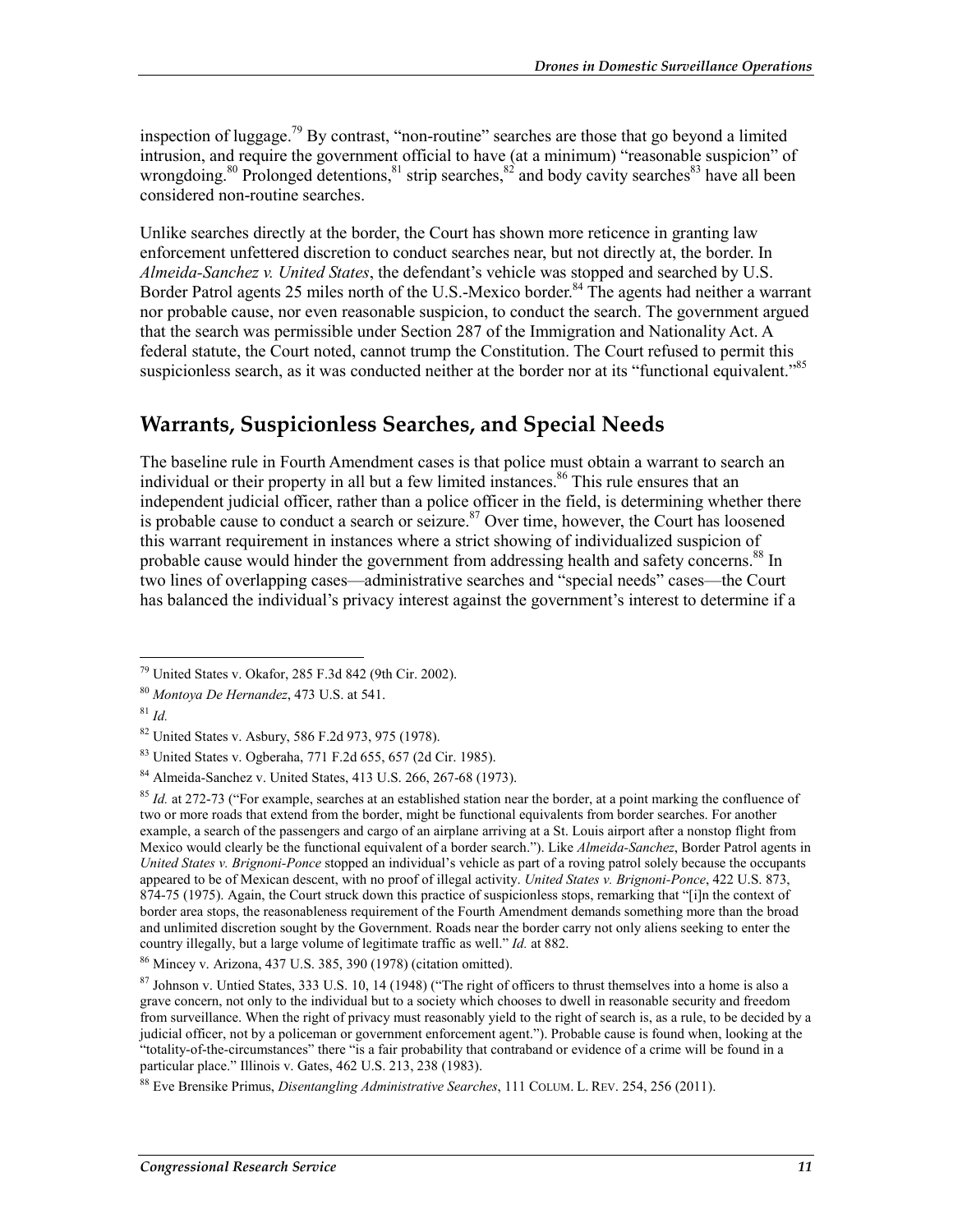warrant or any individualized suspicion is required.<sup>89</sup> These two theories permit law enforcement to conduct dragnet searches in certain instances.

Suspicionless general searches are ones "in which the government searches or seizes every person, place, or thing in a specific location or involved in a specific activity based only on a showing of a generalized government interest."<sup>90</sup> Suspicionless searches have been conducted at the national border,<sup>91</sup> private businesses,<sup>92</sup> and police roadblocks.<sup>93</sup> In the roadblock cases, the Court has balanced the government's interest against the individual's privacy interest to determine whether police may stop and question drivers without a warrant or any suspicion of criminal wrongdoing. In *Michigan Dep't of State Police v. Sitz*, the Court upheld the suspicionless stopping and examination of drivers for intoxication at sobriety checkpoints.<sup>94</sup> The Court reasoned that the high incidence of drunk driving balanced against the minimal intrusion on drivers permitted suspicionless checkpoints. In *City of Indianapolis v. Edmund*, however, law enforcement was not permitted to set up a drug interdiction checkpoint.<sup>95</sup> The Court held that searches such as this violated the Fourth Amendment when their "primary purpose" is "to uncover evidence of ordinary criminal wrongdoing."<sup>96</sup> Justice O'Connor observed that if this type of roadblock were allowed "the Fourth Amendment would do little to prevent such intrusions from becoming a routine part of American life."<sup>97</sup>

### **Application of Fourth Amendment to Drones**

As evidenced by the foregoing, the constitutionality of domestic drone surveillance may depend upon the context in which such surveillance takes place. Whether a targeted individual is at home, in his backyard, in the public square, or near a national border will play a large role in determining whether he is entitled to privacy. Equally important is the sophistication of the technology used by law enforcement and the duration of the surveillance. Both of these factors will likely inform a reviewing court's reasoning as to whether the government's surveillance constitutes an unreasonable search in violation of the Fourth Amendment.

#### **Location of Search**

Based on existing case law, it is reasonable to assume that surveillance of an individual while in his home—an area accorded the greatest Fourth Amendment protection—using technology not in general public use would be an unlawful search absent a search warrant. The Supreme Court in

<sup>97</sup> *Id.* 

 $89$  Nat'l Treasury Employees Union v. Von Raab, 489 U.S. 656, 665-66 (1989).

<sup>90</sup> Primus, *supra* note 88, at 263.

<sup>&</sup>lt;sup>91</sup> United States v. Martinez-Fuerte, 428 U.S. 543, 566 (1976).

 $92$  United States v. Biswell, 406 U.S 311, 317 (inspection of gun dealer's storeroom) ("We have little difficulty in concluding that where, as here, regulatory inspections further urgent federal interest, and the possibilities of abuse and the threat to privacy are not of impressive dimensions, the inspection may proceed without a warrant where specifically authorized by statute.").

<sup>93</sup> Mich. Dep't of State Police v. Sitz, 496 U.S. 444, 455 (1990).

<sup>94</sup> *Id.* at 455.

<sup>95</sup> City of Indianapolis v. Edmund, 531 U.S. 32 (2000).

<sup>96</sup> *Id.* at 42.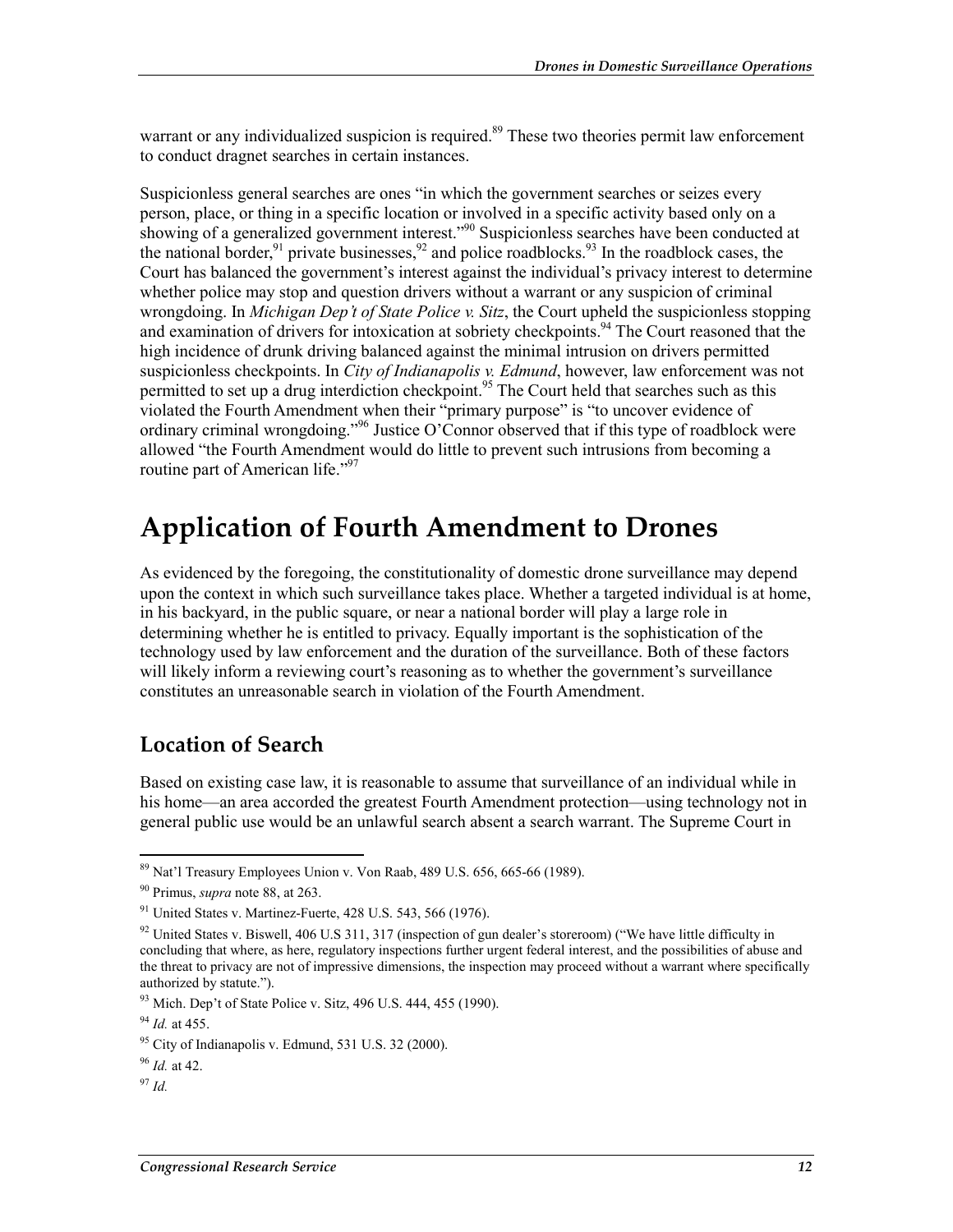*Kyllo* was particularly concerned about law enforcement's use of powerful equipment to peer inside an individual's home. Currently, UAVs carry high-megapixel cameras and thermal imaging, and will soon have the capacity to see through walls and ceilings.<sup>98</sup> These technologies are not generally available to the public, and under current jurisprudence, their use by law enforcement would probably constitute a search covered by the Fourth Amendment. However, the use of low-powered cameras or other unsophisticated technology to view people and objects in plain view while in their home might not trigger Fourth Amendment protections. The rationale for this notion is that officers are not required to avert their eyes when they see illegal activity in plain view, especially when the subject of the search has taken no affirmative efforts to hide their activity from public view.

Moving beyond the home, it is unclear whether circumstances exist in which the area immediately surrounding the home—for instance, a backyard, a swimming pool, a deck, or a porch—would receive similar protections as the interior of the home if surveilled by drones or other aerial vehicles.<sup>99</sup> Although the Supreme Court has recited on many occasions that a person located in a home's curtilage is accorded similar privacy protections as when inside the home, the aerial surveillance cases arguably constitute an exception to this general principle. In the two aerial cases, *Riley* and *Ciraolo*, the area surveilled was within close proximity of the home, yet the police surveillance at altitudes of 400 and 1,000 feet were not considered a search.

Based on the aerial surveillance cases, it may be reasonable to presume a warrant would *not* be required (nor, perhaps, any suspicion, for that matter) to conduct drone surveillance of most public places for a relatively short period of time. The Supreme Court remarked in *Ciraolo* that the "Fourth Amendment simply does not require the police traveling in the public airways at  $[1,000]$  feet] to obtain a warrant to observe what is visible to the naked eye.<sup> $100$ </sup> However, the rarity of drone flights may distinguish their use from surveillance by the piloted aircraft used in the three aerial cases decided by the Court. All three of these cases were premised on the fact that each aircraft was flying in navigable airspace, and that these flights were not "sufficiently rare" to provide a reasonable expectation of privacy in the area to be searched. To this point, Justice White remarked in *Riley* that "there is nothing in the record or before us to suggest that helicopters flying at 400 feet are sufficiently rare in this country to lend substance to respondent's claim that he reasonably anticipated that his greenhouse would not be subject to observation from that altitude."<sup>101</sup> Presently, use of UAVs in U.S. airspace is considerably less common. The FAA has issued only approximately 300 licenses for drone use in U.S. airspace.<sup>102</sup> The general public would likely find it exceedingly unusual for a drone to fly over their homes taking surveillance photographs. This rarity might factor into a reviewing court's determination of whether individuals have a legitimate expectation of privacy from various forms of drone surveillance while in a public place. $103$ 

<sup>98</sup> EYES OF THE ARMY, *supra* note 24.

<sup>99</sup> *See generally,* Paul McBride, *Beyond Orwell: The Application of Unmanned Aircraft Systems in Domestic Surveillance Operations*, 74 J. Air. L. & Com. 627, 655-56 ("This implies that although the curtilage does not benefit from the absolute protection afforded to the interior of the home, there is a close relationship between the two, and that technology directed at the home and its curtilage will be subjected to a more skeptical analysis than would be applied in a case involving open fields or industrial areas.").

<sup>100</sup> California v. Ciraolo, 476 U.S. 207, 215 (1986).

<sup>101</sup> Florida v. Riley, 488 U.S. 445, 451-52 (1989).

<sup>102</sup> Federal Aviation Administration, *supra* note 18.

<sup>103</sup> *Ciraolo*, 476 U.S. at 212. However, in determining society's privacy expectations, a reviewing court might also take (continued...)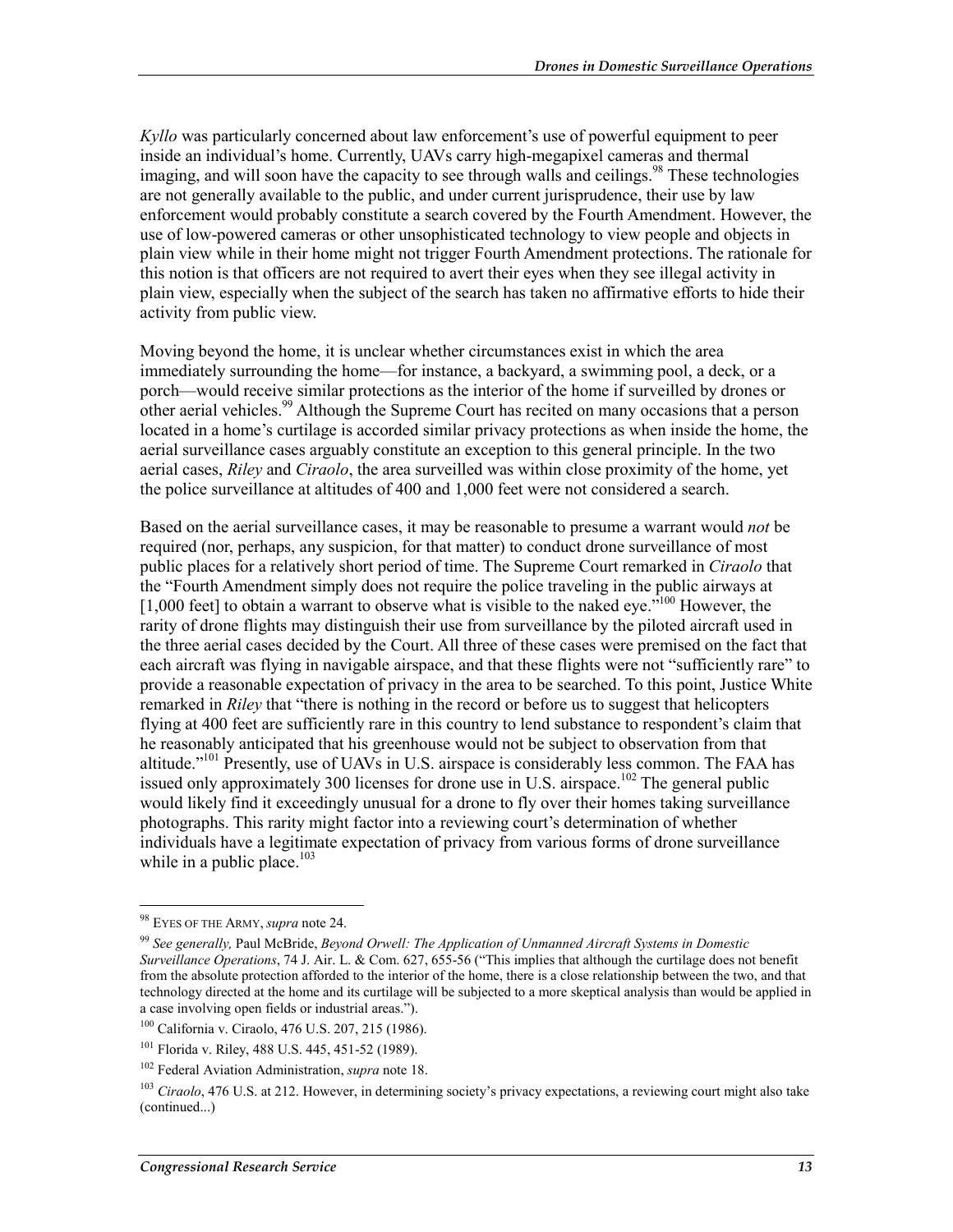The federal government's authority to use unmanned aircraft is undoubtedly at its maximum near U.S. borders. One of the federal government's only affirmative duties is to protect citizens from external harm.<sup>104</sup> This includes securing the borders. The Court has hesitated from interfering with the performance of this duty, and it would in all likelihood demonstrate the same deference when it comes to the use of UAVs. Moreover, the Supreme Court's rulings in border cases have all involved active searches—either a physical search of a vehicle or stopping and questioning a vehicle's passenger. Surveillance by UAVs, on the other hand, may be considered more passive and therefore may be even less likely to run afoul of Fourth Amendment requirements. Drone surveillance does not require any physical manipulation of a person or his things. UAVs also do not require the seizure of a person for any period of time (though drone surveillance may lead to law enforcement physically apprehending a person who is seen engaging in suspected illegal activity). However, the Court has shown some reticence about giving law enforcement carte blanche search power at the border. Roving vehicle patrols and indiscriminate searches in *Almeida-Sanchez v. United States* and *United States v. Brignoni-Ponce* were deemed unconstitutional.<sup>105</sup> It is unclear whether this reticence would extend to drone surveillance along the border if it were to become significantly widespread.

### **Technology Used**

Like location, the technology used by UAVs may be a decisive factor considered by courts in determining whether individuals have a legitimate expectation of privacy in the object or area of the challenged drone search. Technological developments make it increasingly easy to share and acquire personal information about others, oftentimes without their direct knowledge or consent. As surveillance technology advances and becomes ever-present in Americans' lives, people's conception of privacy may tend to oscillate. Justice Scalia, writing for the majority in *Kyllo v. United States*, remarked on this trend:

It would be foolish to contend that the degree of privacy secured to citizens by the Fourth Amendment has been entirely unaffected by the advance of technology. For example, ... the technology enabling human flight has exposed to public view (and hence, we have said, to official observation) uncovered portions of the house and its curtilage that once were private. The question we confront today is what limits there are upon this power of technology to shrink the realm of guaranteed privacy.<sup>106</sup>

Justice Alito, joined by three other Justices in his *United States v. Jones* concurrence, likewise observed:

The *Katz* test rests on the assumption that this hypothetical reasonable person has a welldeveloped and stable set of privacy expectations. But technology can change those expectations. Dramatic technological change may lead to periods in which popular expectations are in flux and may ultimately produce significant changes in popular attitudes. New technology may provide increased convenience or security at the expense of privacy,

<sup>(...</sup>continued)

into consideration the proliferation of aerial mapping such as Google Maps and Google Earth conducted by private actors. *See generally* Google Maps, Street View, http://www.google.com/streetview.

<sup>&</sup>lt;sup>104</sup> U.S. CONST. art. IV, §4 ("The United States shall guarantee to every State in this Union a Republican Form of Government, and shall protect each of them against Invasion[.]").

<sup>105</sup> Almeida-Sanchez v. United States, 413 U.S. 266 (1973); *United States v. Brignoni-Ponce*, 422 U.S. 873 (1975). 106 Kyllo v. United States, 533 U.S. 27, 33-34 (2001).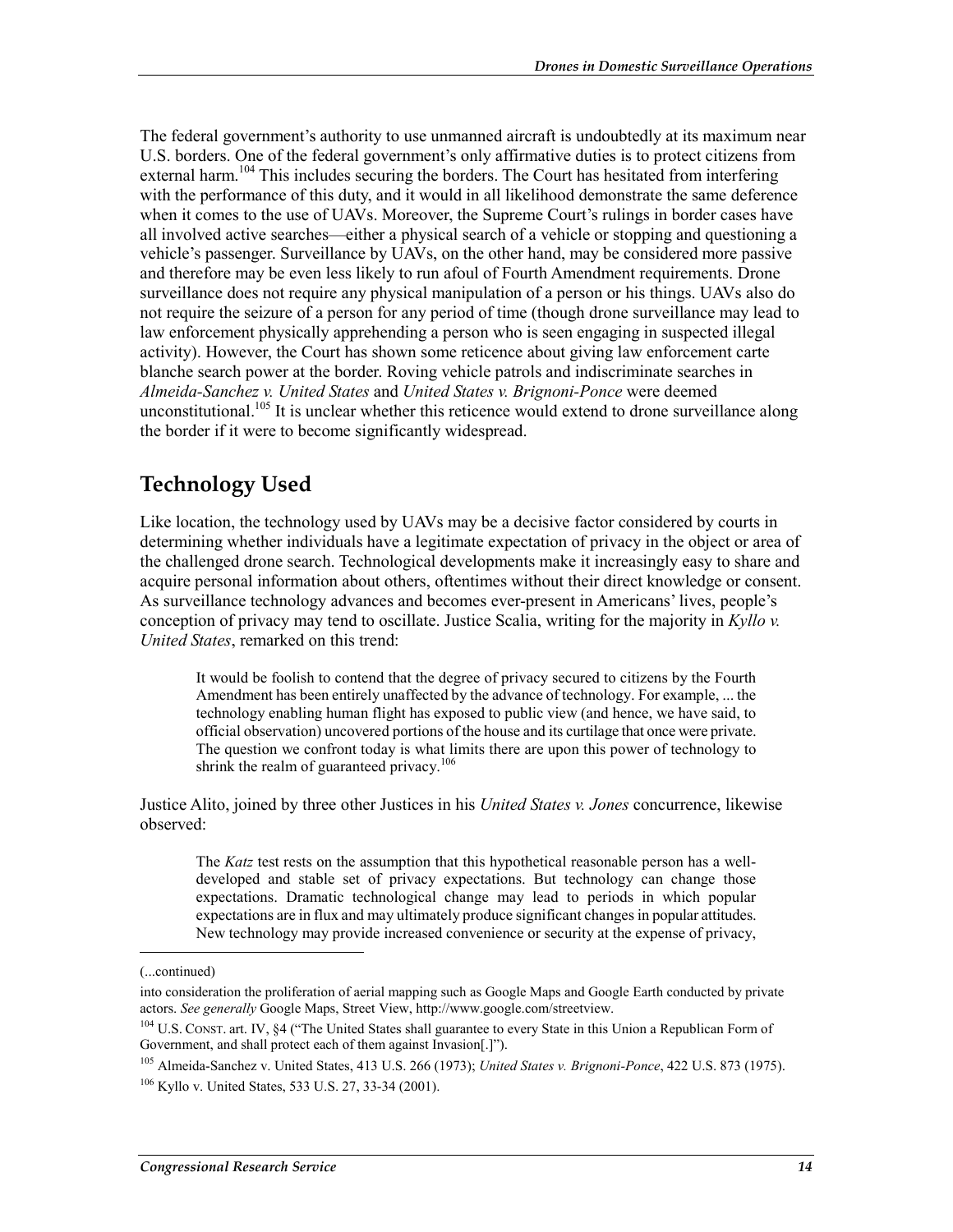and many people may find the tradeoff worthwhile. And even if the public does not welcome the diminution of privacy that new technology entails, they may eventually reconcile themselves to this development as inevitable. $107$ 

The crucial question, then, is whether drones have the potential to be significantly more invasive than traditional surveillance technologies such as manned aircraft or low-powered cameras technologies that have been upheld in previous cases. In this vein, some have asked whether using sophisticated digital platforms on a drone is any different from attaching the same instrument to a lamppost or traditional aircraft.<sup>108</sup> Take, for example, the tracking of license plates. Currently, many states and municipalities employ automatic license plate readers (ALPRs), which are usually mounted on police vehicles or stationary objects along the streets, take a snapshot of a license plate as a car drives by, and store this information in a large database for possible later use by law enforcement.<sup>109</sup> It is alleged that these devices can be used to track a person's movements when police aggregate the data from a multitude of ALPR stations.<sup>110</sup> A majority of the reviewing federal circuit courts have held that a person has no reasonable expectation of privacy in his license plate number.<sup>111</sup>

However, it appears that no federal court has addressed the constitutionality of the use of ALPRs (whether attached to a drone, manned vehicle, or a stationary device), as opposed to plate numbers collected by a human observer. Nonetheless, the question remains whether attaching an ALPR—or any similar sophisticated technology—to a drone would alter the constitutionality of its use by law enforcement. Some say yes, arguing that the sophistication of drone technology in and of itself "present[s] a unique threat to privacy."<sup>112</sup> Drones are smaller, can fly longer, and can be built more cheaply than traditional aircraft. For instance, defense firm Lockheed Martin's Stalker—a small, electrically powered drone—can be recharged from the ground using a laser.<sup>113</sup> It now has a flight time of more than 48 hours. As this technology advances, it is reported that some drones could theoretically "stay in the air forever."<sup>114</sup> Unlike a stationary license plate tracker or video camera, drones can lock on a target's every move for days, and possibly weeks and months. This ability to closely monitor an individual's movements with pinpoint accuracy

<sup>107</sup> United States v. Jones, 132 S. Ct. 945, 962 (2012) (Alito, J., concurring).

<sup>108</sup> Stanford Law Review Symposium, *Drones—Privacy Paradox: Privacy and its Conflicting Values* (February 2, 2012), http://cyberlaw.stanford.edu/multimedia/drones-privacy-paradox-privacy-and-its-conflicting-values-video.

<sup>&</sup>lt;sup>109</sup> *ACLU Seeks Details on Automatic License Plate Readers in Massive Nationwide Request, AMERICAN CIVIL* LIBERTIES UNION (July 31, 2012), http://www.aclu.org/technology-and-liberty/aclu-seeks-details-automatic-licenseplate-readers-massive-nationwide-reque-4.

 $110$  *Id.* 

<sup>111</sup> *See, e.g.*, Olabisiomotosho v. City of Houston, 185 F.3d 521, 529 (5th Cir. 1999) ("A motorist has no privacy interest in her license plate number. Like the area outside the cartilage [sic] of a dwelling, a car's license plate number is constantly open to the plain view of passersby.") (internal citation and quotation marks omitted); United States v. Ellison, 462 F.3d 557, 562 (6th Cir. 2006) ("No argument can be made that a motorist seeks to keep the information on his license plate private. The very purpose of a license plate number, like that of a Vehicle Identification Number, is to provide identifying information to law enforcement officials and others."); United States v. Castaneda, 494 F.3d 1146, 1151 (9th Cir. 2007); United States v. Walraven, 892 F.2d 972, 974 (10th 1989).

<sup>&</sup>lt;sup>112</sup> Using Unmanned Aircraft Systems Within the Homeland: Security Game Changer? Hearing Before the Subcomm. *on Oversight, Investigations, and Management of the H. Comm. on Homeland Sec.*, 112th Cong. 3 (2012) (statement of Amie Stepanovich, Counsel, Electronic Privacy Information Center).

<sup>113</sup> Mark Brown, *Lockheed uses ground-based laser to recharge drone mid-flight*, WIRED (July 12, 2012), *available at* http://www.wired.co.uk/news/archive/2012-07/12/lockheed-lasers.

<sup>114</sup> *Id.* Lockheed has reportedly been working on extending flight times from days to months. *Id.*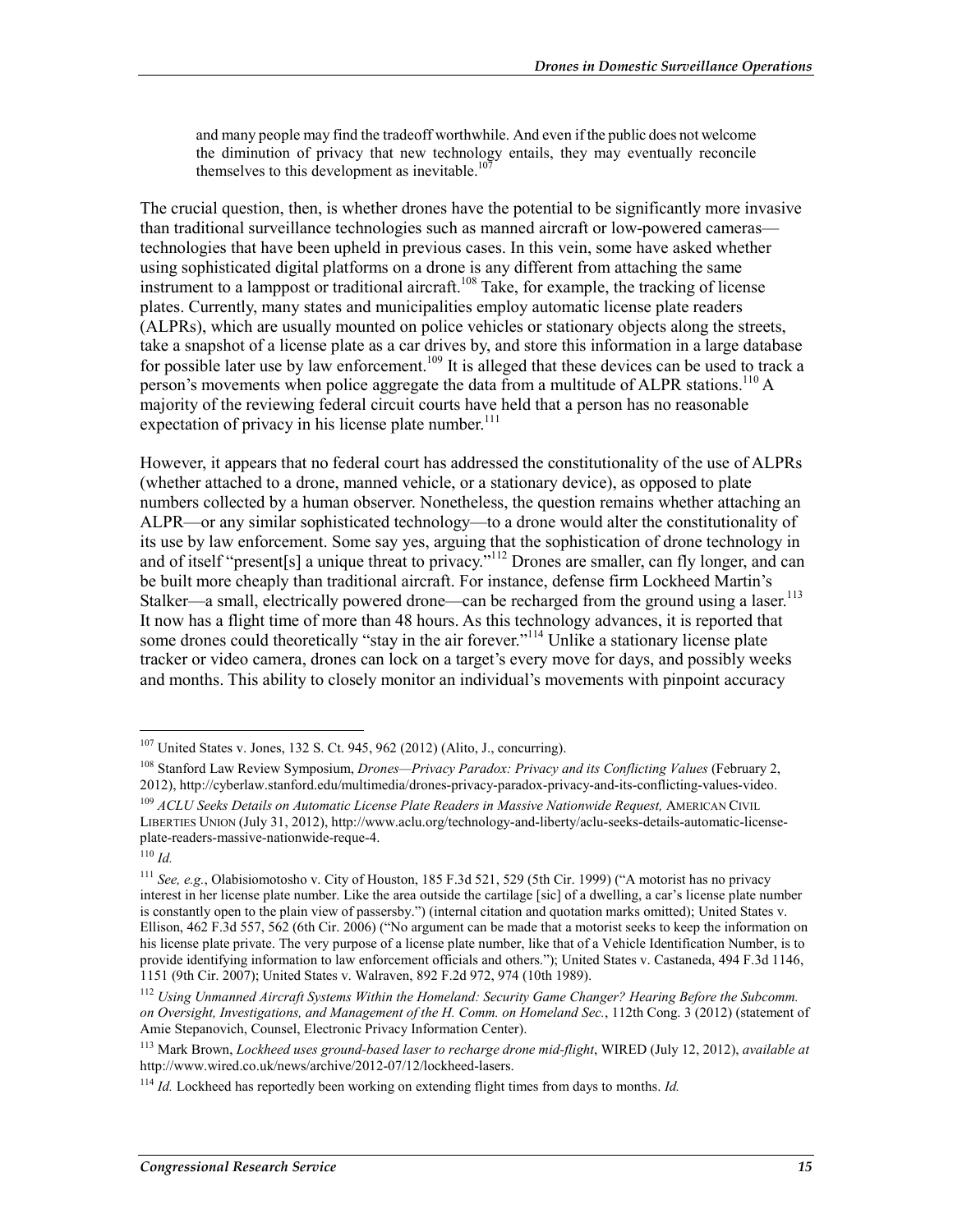may raise more significant constitutional concerns than some other types of surveillance technology.

Furthermore, the technology and sophistication of drones may mark a considerable departure from the traditional technologies used in the three manned aerial surveillance cases decided by the Supreme Court. First, all three holdings in *Ciraolo*, *Riley*, and *Dow Chemical* were premised on naked-eye searches. Chief Justice Burger remarked in *Dow Chemical*: "It may well be, as the government concedes, that surveillance of private property using highly sophisticated surveillance equipment not generally available to the public, such as satellite technology, might be constitutionally proscribed absent a warrant."<sup>115</sup> As noted above, the sophistication of surveillance technology available to drones, such as facial recognition or laser radar which can "see" through walls, may lead some to question the relevance of prior Fourth Amendment jurisprudence concerning more rudimentary forms of surveillance technology.

The sophistication of drones also has the ability to break down any practical privacy safeguard. In the pre-computer age, the greatest privacy protections were neither constitutional nor statutory, but practical. Putting officers everywhere in the community cost too much for local police departments. This acted as a natural barrier to excessive police presence. Drones are not hindered by similar limitations. This is similar to the expansion of GPS technology observed by the five concurring

Justices in *United States v. Jones*. There, Justice Sotomayor, writing for herself, noted that because GPS technology was cheaper and performed in a surreptitious manner, it "evades the ordinary checks that constrain abusive law enforcement practices: limited police resources and community hostility."116 Justice Alito sounded a similar note in *Jones*: "Traditional surveillance for any extended period of time was difficult and costly and therefore rarely undertaken. [GPS

This access to inexpensive technology may significantly reduce budgetary concerns that once checked the government from widespread surveillance.

devices] make long-term monitoring relatively easy and cheap."117 Instead of putting more officers in the field, a police force could put drones in the sky for potentially less expense. Already, drones with video capabilities can be purchased from private vendors for a few hundred dollars.<sup>118</sup> This access to inexpensive technology may significantly reduce budgetary concerns that once checked the government from widespread surveillance.

The duration and pervasiveness of drone surveillance—two factors closely associated with the technology employed by law enforcement—may also influence a court's Fourth Amendment analysis. Consider the Fifth Circuit Court of Appeals' ruling in *United States v. Cuevas-*Sanchez.<sup>119</sup> In that case, federal law enforcement agents suspected the defendant was using his home as a drop house for drug traffickers. After obtaining a court order, the agents installed a video camera on a utility pole overlooking the defendant's 10-foot high fence surrounding his back yard. The officers observed the removal of drugs from the gas tanks of several cars parked in the defendant's yard. Based on these observations, the defendant was arrested whereupon the police seized a large amount of marijuana. At trial, the defendant moved to suppress the evidence

<sup>115</sup> *Dow Chemical*, 476 U.S. at 238.

<sup>116</sup> United States v. Jones, 132 S. Ct. 945, 956 (Sotomayor, J., concurring) (internal quotation marks omitted).  $^{117}$  *Id.* 

<sup>118</sup> *See, e.g.,* Apple Store, Parrot AR.Drone 2.0, http://store.apple.com/us/product/H8859ZM/A/parrot-ar-drone-2-0. This aircraft, is remote-controlled by an iPhone or iPad, and has a high-definition camera that can take both pictures and videos. *Id.*

<sup>119</sup> United States v. Cuevas-Sanchez, 821 F.2d 248 (5th Cir. 1987).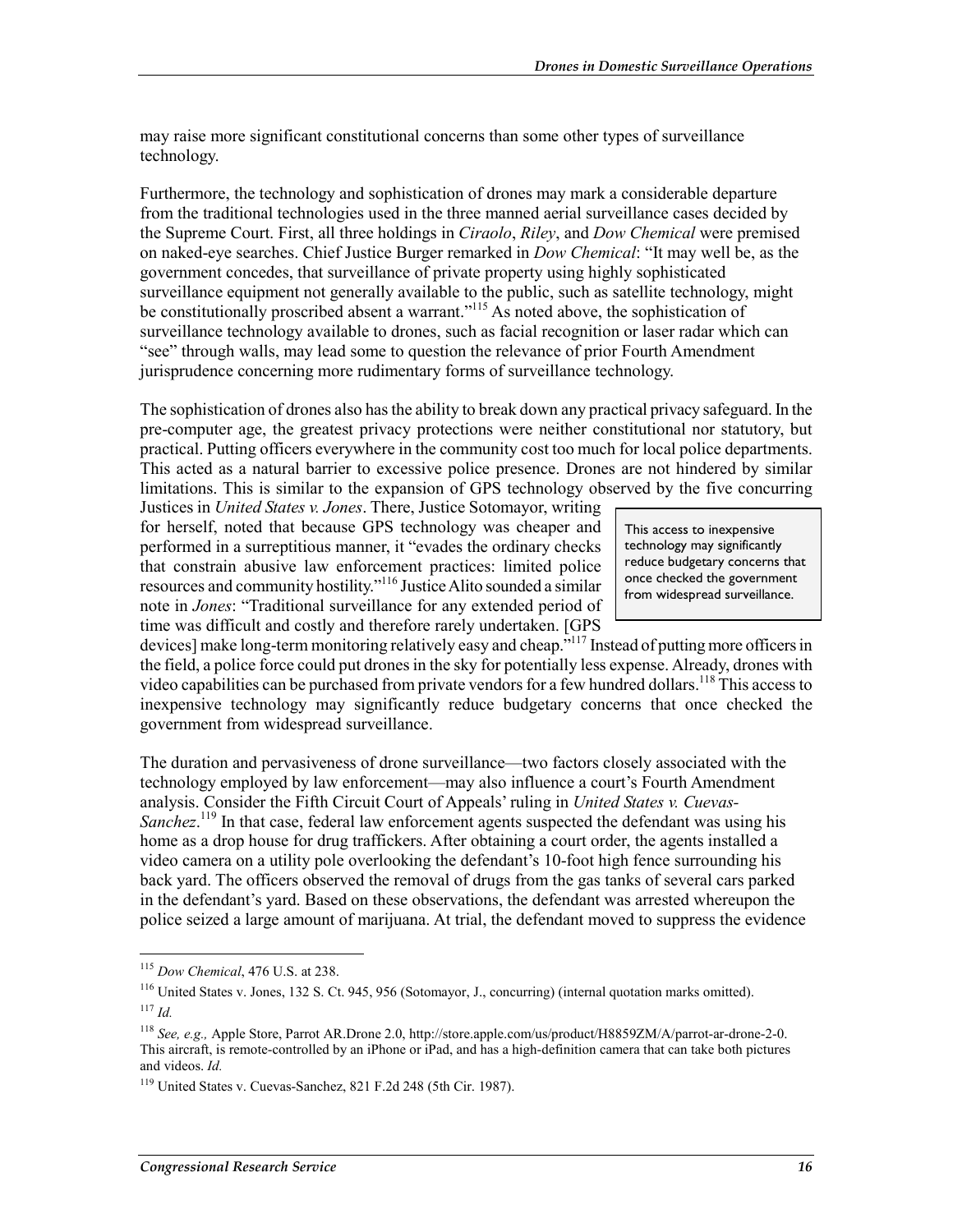on the basis that the warrant was defective. However, the court first addressed whether the video surveillance was a search under the Fourth Amendment. In determining that the video surveillance was a search, the panel noted that this "was not a one-time overhead flight or a glance over the fence by a passer-by.... It does not follow that *Ciraolo* authorizes any type of surveillance whatever just because one type of minimally-intrusive aerial observation is possible."<sup>120</sup> Drones have the capability to stay in the air for long periods of time and can hover in one location. Similar to the mounted camera in *Cuevas-Sanchez*, this permits law enforcement to employ drones in prolonged surveillance operations. This capability may sway a court's determination of whether certain types of warrantless drone surveillance are compatible with the Fourth Amendment.

### **Warrant Requirement and Suspicionless Drone Searches**

Applying the Fourth Amendment to drones requires application of the threshold question: was there a search? Again, this will depend on all the factors discussed above—the area of the search, the technology used, and whether society would respect the target's expectation of privacy in the place searched. If a reviewing court concludes that the drone surveillance was not a search, neither a warrant nor any degree of individualized suspicion would be required. If, however, the court concluded there was a search, then a court would ask whether a warrant is required, if one of the exceptions apply, and what level of suspicion, if any, is necessary to uphold the search.

Unless a meaningful distinction can be made between drone surveillance and more traditional forms of government tracking, existing jurisprudence suggests that a reviewing court would likely uphold drone surveillance conducted with no individualized suspicion when conducted for purposes other than strict law enforcement. The Supreme Court has hesitated from interfering in what they see as the executive's function in protecting the health and safety of the American population. As Chief Justice Rehnquist noted in the *Sitz*, the Court does not want

to transfer from politically accountable officials to the courts the decision as to which among reasonable alternative law enforcement techniques should be employed to deal with serious public danger.... [F]or purposes of Fourth Amendment analysis, the choice among such reasonable alternatives remains with the governmental officials who have a unique understanding of, and a responsibility for, limited public resources, including a finite number of police officers.<sup>121</sup>

The Court may defer to law enforcement officials in the drone context also. There are countless instances where the government may seek to utilize drones for health and safety purposes that go beyond mere law enforcement. These may include firefighting, search and rescue missions, traffic safety enforcement, or environmental protection. If, on other hand, surveillance is conducted primarily to enforce the law, a warrant may be required, unless one of the exceptions to the warrant requirement applies.

<sup>120</sup> *Id.* at 251.

<sup>121</sup> Mich. Dep't of State Police v. Sitz, 496 U.S. 444, 453-54 (1990).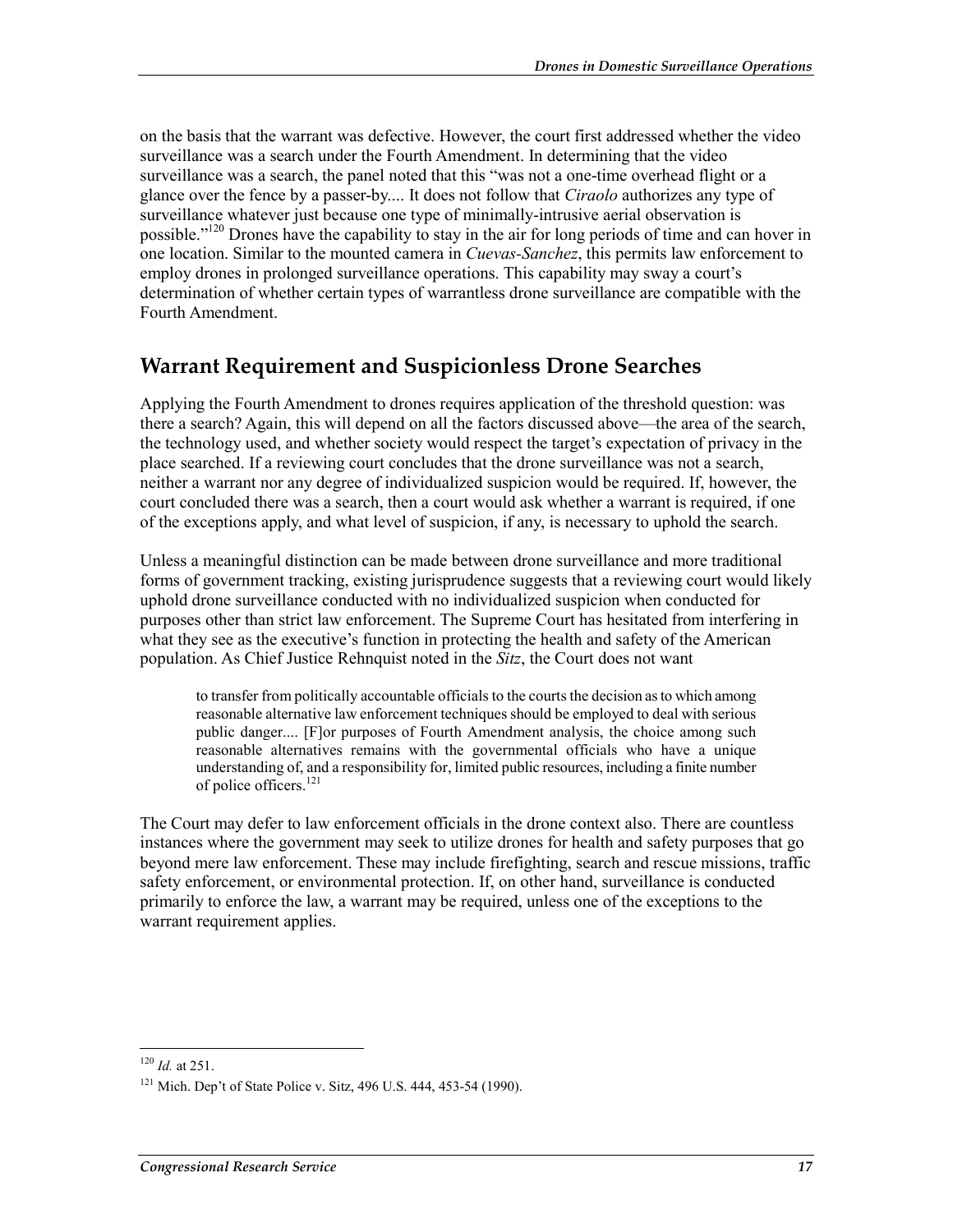# **Legislative Proposals in the 112th Congress to Constrain Domestic Use of Drones**

Although the Supreme Court is the final arbiter of the Constitution, Congress and the President can provide for greater regulation of drones than the Fourth Amendment requires. Congress has taken such steps over the years to address government surveillance of communications in transit (commonly known as wiretapping),<sup>122</sup> communications in storage such as e-mails,<sup>123</sup> bank records,<sup>124</sup> and health records,<sup>125</sup> among a host of other private information. Several measures have been introduced in the 112th Congress that would restrict the domestic use of drones, and establish arguably greater constraints on their usage than the Fourth Amendment requires. Several bills were prompted by a general concern for potential privacy intrusions by federal and state law enforcement and executive agencies. Others seek to curb specific instances of surveillance, such as that conducted by the Environmental Protection Agency (EPA).

### **Preserving Freedom from Unwarranted Surveillance Act of 2012 (H.R. 5925, S. 3287)**

Representative Austin Scott and Senator Rand Paul recently introduced similar legislation in the House and Senate, respectively, entitled the Preserving Freedom from Unwarranted Surveillance Act of 2012 (H.R. 5925, S. 3287).<sup>126</sup> These bills would require any entity acting under the authority of the federal government to obtain a warrant based upon probable cause before conducting drone surveillance to investigate violations of criminal law or regulations. There are, however, several exceptions to this warrant requirement: (1) to prevent or deter illegal entry of any persons or illegal substances into the United States; (2) when a law enforcement officer possesses reasonable suspicion that under particular circumstances, swift action to prevent imminent danger to life is necessary; or (3) when the Secretary of Homeland Security determines credible intelligence indicates a high risk of a terrorist attack by a specific individual or organization. Both bills create a right to sue for any violation of their prohibitions. However, only S. 3287 includes an express provision prohibiting unlawfully obtained evidence from being used at trial.

### **Preserving American Privacy Act of 2012 (H.R. 6199)**

Similarly, Representative Ted Poe's Preserving American Privacy Act of 2012 (H.R. 6199) would restrict the domestic use of drones.<sup>127</sup> It would only permit use of drones by law enforcement pursuant to a warrant and in the investigation of a felony. Any search would be subject to the same limitations and exceptions as apply in the jurisdiction where the search is conducted. There

<sup>1</sup> <sup>122</sup> Omnibus Crime Control and Safe Streets Act of 1968, P.L. 90-351, 87 Stat. 197, 211 (codified at 18 U.S.C. §2510-2522).

<sup>123</sup> Electronic Communications Privacy Act of 1986, P.L. 99-508, 100 Stat. 1848 (codified at 18 U.S.C. §2701-2712).

<sup>124</sup> Right to Financial Privacy Act, P.L. 95-630, 92 Stat. 3697 (codified at 12 U.S.C. §3401-3422).

<sup>&</sup>lt;sup>125</sup> Health Insurance Portability and Accountability Act of 1996, P.L. 104-191, 110 Stat. 1936.

<sup>126</sup> H.R. 5925, S. 3287, 112th Cong. 2d Sess. (2012).

<sup>127</sup> H.R. 6199, 112th Cong. 2d Sess. (2012).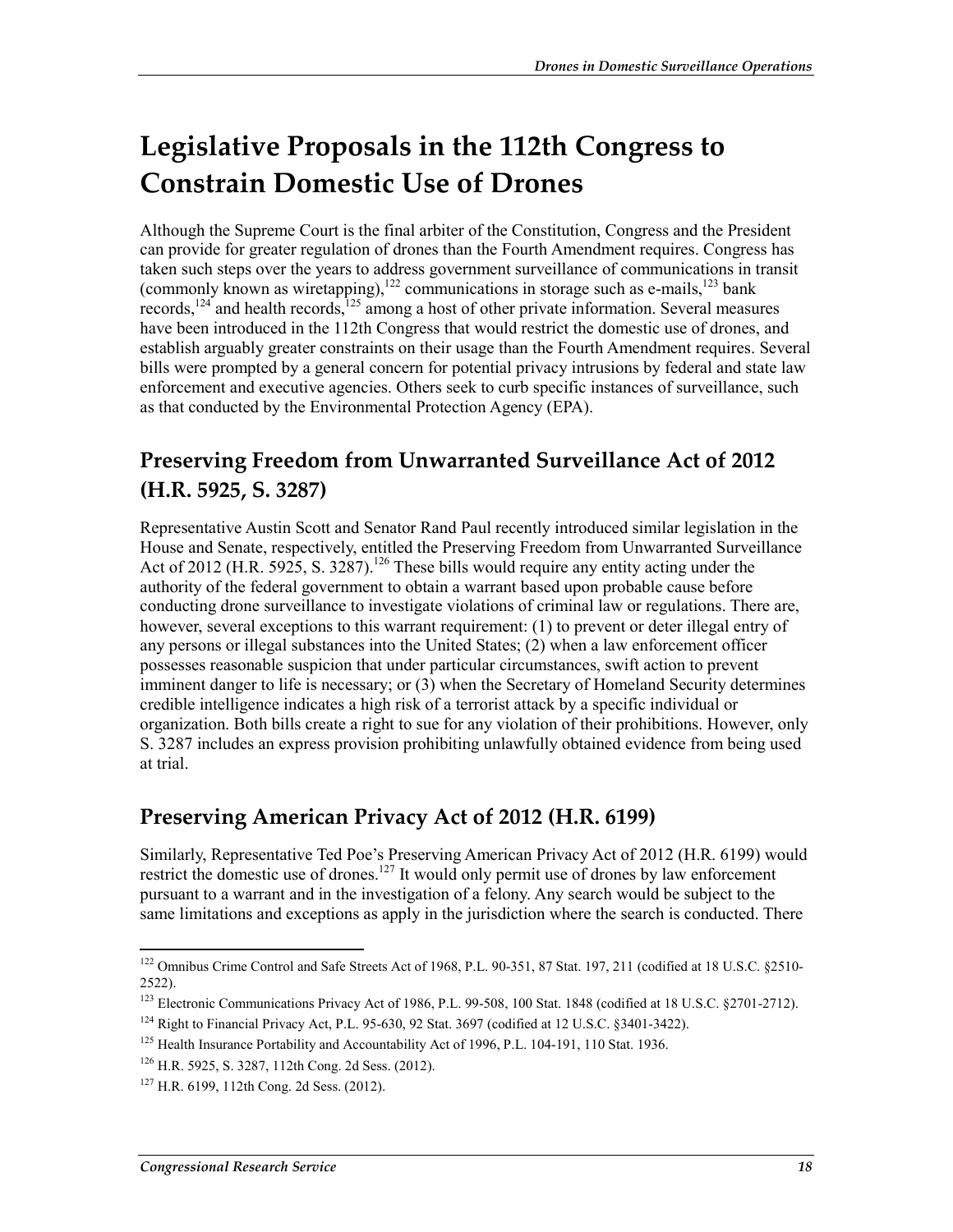is an express exclusionary provision so that evidence obtained in violation of the act would be inadmissible in a federal criminal prosecution. Such evidence would also be excluded from administrative hearings. Additionally, no federal agency may permit a private entity from monitoring an individual. The bill has an exception for searches conducted within 25 miles of the national border.

### **Farmers Privacy Act of 2012 (H.R. 5961) and Other Restrictions on EPA Drone Use**

Representative Shelley Moore Capito introduced the Famers Privacy Act of 2012, which would prohibit the EPA from conducting aerial surveillance of agricultural lands unless the EPA has consent from the farmer, has provided public notice, or has obtained a certificate of reasonable suspicion from the United States District Court for the District of Columbia.<sup>128</sup> During debate on the 2012 farm bill, Senators Mike Johanns and Barbara Boxer filed competing amendments regarding EPA unmanned aerial surveillance. Senator Johanns's amendment would have banned the EPA from using aerial surveillance to inspect or record images of farming operations.<sup>129</sup> Senator Boxer's amendment would have permitted the EPA to conduct fly-overs if it was more cost-effective than ground inspections and if state officials were notified of such flights.<sup>130</sup> Neither amendment was ultimately adopted.

# **Alternative Proposals**

In addition to the above legislation, observers have contemplated a number of other proposals to restrict or regulate domestic drone surveillance. In instances where the Fourth Amendment does not require a warrant, Congress could potentially require that law enforcement obtain an area warrant. This warrant not need state the exact location of the search, but could describe a general area to be surveilled. Another possible option, applicable in situations where a warrant is not required under the Fourth Amendment (e.g., certain instances of aerial surveillance of public places) would be for Congress to require law enforcement to procure enough evidence to establish probable cause that a crime has been committed or evidence of crime will be found in the place to be searched, but forego the warrant requirement. Additionally, Congress could create a similar cause of action for privacy violations caused by drone surveillance as contained in 18 U.S.C. Section 2712, which creates a civil remedy for violations of the Wiretap Act, the Stored Communications Act, and certain provisions of the Foreign Intelligence Surveillance Act of 1978. Congress could also limit the admissibility of evidence in a criminal prosecution to situations where its acquisition was the purpose of the drone search. For instance, if police are permitted to conduct drone surveillance for a search and rescue mission and inadvertently observe a violation

<sup>&</sup>lt;sup>128</sup> H.R. 5961, 112th Cong. 2 (2012). Legislative action was sparked by claims that the EPA was conducting aerial inspections of Midwestern farms with a drone. It was reported that an EPA inspector flew a drone over the farm looking for clean water violations from manure run-off into streams. David A. Fahrenthold, *Reining in the Rumors about EPA 'drones,'* WASH. POST (June 18, 5:05 P.M.), *available at* http://www.washingtonpost.com/politics/reiningin-the-rumors-about-epa-drones/2012/06/16/gJQAwWjkhV\_story.html. After several weeks, it was discovered that the fly-overs were conducted by manned aircraft not drones, but this revelation did not quell the debate over the use of drones for such purposes.

<sup>129</sup> S.Amdt. 2372.

<sup>130</sup> S.Amdt. 2456.